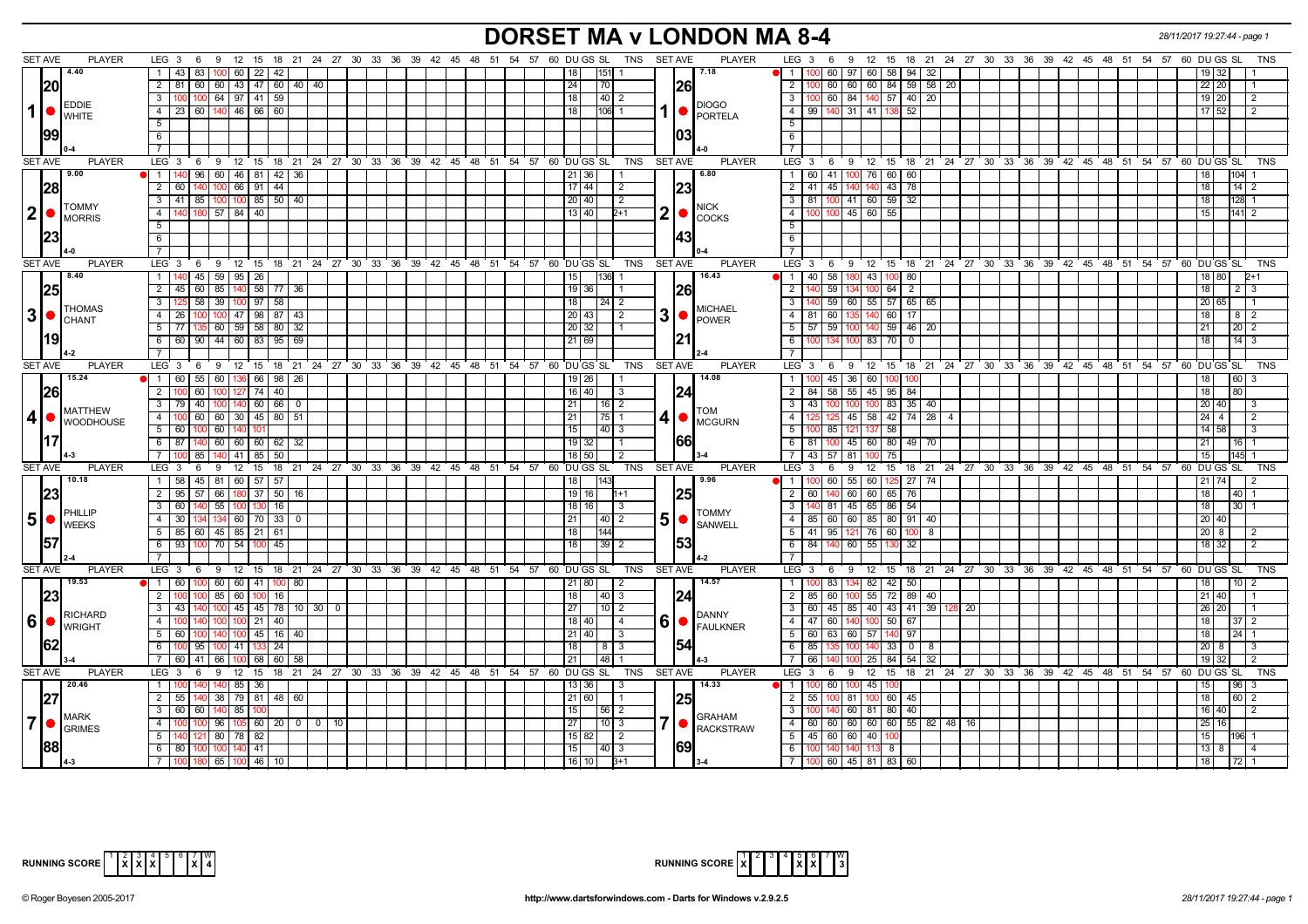# **DORSET MA v LONDON MA 8-4** *28/11/2017 19:27:54 - page 2*

| SET AVE        | <b>PLAYER</b>                      | $LEG_36$                                                      |                     |                                | 9 12 15 18 21 24 27 30 33 36 39 42 45 48 51 54 57 60 DU GS SL |                | TNS                                                                 | <b>SET AVE</b><br><b>PLAYER</b>          | LEG <sub>3</sub><br>12 15 18 21 24 27 30 33 36 39 42 45 48 51 54 57 60 DUGS SL<br>9<br>TNS<br>- 6    |
|----------------|------------------------------------|---------------------------------------------------------------|---------------------|--------------------------------|---------------------------------------------------------------|----------------|---------------------------------------------------------------------|------------------------------------------|------------------------------------------------------------------------------------------------------|
|                | 11.05                              | $43 \mid 28$<br>1 <sup>1</sup><br>$60$   140   $\cdot$<br>100 | 42 32               |                                |                                                               |                | 21 <br> 56 2                                                        | 19.17                                    | 96<br>82<br>12 <sup>1</sup><br>27<br>-4<br>$P+1$<br>100.                                             |
|                | 23                                 | 60 60 85 60<br>2                                              |                     |                                |                                                               |                | 12<br>1236                                                          | 29                                       | 2<br>-59 I<br>32 <sup>2</sup><br>140<br>$15 \mid 32 \mid$<br>130                                     |
|                |                                    | $105$ 20<br>76 I<br>3<br>100                                  | 0 1 10 1 10         |                                |                                                               |                | 24 10 <br>$B+1$                                                     |                                          | 39 <br>140 44 26 85 35<br>$\mathbf{3}$<br>32                                                         |
| 8              | DALE                               | 53   68<br>4                                                  |                     |                                |                                                               |                | 15 68 <br>$B+1$                                                     | <b>GEORGE</b><br>8                       | $-43$<br>$\overline{4}$<br>77<br>83<br>64<br>15 <sup>1</sup><br>100                                  |
|                | <b>MASTERMAN</b>                   | $5 \mid 43 \mid 96 \mid 60 \mid 60 \mid 26$                   |                     |                                |                                                               |                | 15<br> 216                                                          | <b>KILLINGTON</b>                        | 180 100 123 82 16<br>5<br>13 16<br>$3+1$                                                             |
|                | 22                                 | 6 58 60 100 96 57                                             |                     |                                |                                                               |                | 15<br>$ 130 $ 1                                                     | I10I                                     | 125 100 58 125 53 40<br>6<br>$17 \ 40$                                                               |
|                |                                    |                                                               |                     |                                |                                                               |                |                                                                     |                                          | $\overline{7}$                                                                                       |
| <b>SET AVE</b> | <b>PLAYER</b>                      | $LEG_36$                                                      |                     |                                | 9 12 15 18 21 24 27 30 33 36 39 42 45 48 51 54 57 60 DUGS SL  |                | <b>TNS</b>                                                          | <b>SET AVE</b><br><b>PLAYER</b>          | LEG 3 6 9 12 15 18 21 24 27 30 33 36 39 42 45 48 51 54 57 60 DUGS SL<br><b>TNS</b>                   |
|                | 17.65                              | 86 58<br>80 99 96<br>-1                                       | 42                  |                                |                                                               |                | 18<br>40                                                            | 11.67                                    | 70 25 40<br>41<br>85<br>140<br>19   40                                                               |
|                | <b>26</b>                          | 12<br>60                                                      | 12                  |                                |                                                               |                | $16$   12                                                           | 23                                       | $\overline{2}$<br>39<br>121                                                                          |
|                |                                    | 46 I<br>84 43 46<br>3<br>100                                  |                     |                                |                                                               |                | 18<br> 48 2                                                         |                                          | 59<br>44 89 57<br>3 <sup>1</sup><br>60<br>-92 I<br>$21 \, 57$<br>100                                 |
| 9 ●            | ROBBIE<br><b>IMARTIN</b>           | 100 66<br>58 96<br>4                                          | 2   2               |                                |                                                               |                | $21 \mid 2$<br>$2+1$                                                | <b>WAYNE</b><br>9<br><b>BROWN</b>        | 58<br>45 60<br>60<br>92<br>18 <sup>1</sup><br>63<br>4<br>123                                         |
|                |                                    | 5<br>- 93<br>-46<br>100 126                                   | $0$   0             | $\mathbf{0}$<br>$\overline{0}$ |                                                               |                | 27<br>2   3                                                         |                                          | 5<br>55<br>42<br>$45 \mid 66$<br>60<br>$18$ 10   8<br>58  <br>$28 \mid 8$<br>-139                    |
|                | 108                                | 85   93   93   30                                             |                     |                                |                                                               |                | 17 30 <br>$\overline{2}$                                            | 199                                      | 6 I<br>-85 I<br>l 96 I<br>140 60<br>40 <sup>1</sup><br>80                                            |
|                |                                    | $95$   93   36                                                |                     |                                |                                                               |                | 14 36                                                               |                                          | 82<br>$\overline{5}$ 55<br>$99 \ 40$                                                                 |
| <b>SET AVE</b> | <b>PLAYER</b>                      | LEG 3<br>12 15<br>9<br>- 6                                    |                     |                                | 18 21 24 27 30 33 36 39 42 45<br>-48                          | 54<br>51<br>57 | TNS<br>60 DU GS SL                                                  | <b>SET AVE</b><br><b>PLAYER</b>          | 12 15 18 21 24 27 30 33 36 39 42 45 48<br>51 54 57<br>60 DU GS SL<br>LEG 3<br><b>TNS</b><br>9<br>- 6 |
|                | 18.80                              | 00 36<br>$\blacksquare$<br>- 85                               |                     |                                |                                                               |                | 13 36                                                               | 7.55                                     | $85$ 60<br>60<br>  45  <br>$25^{\circ}$                                                              |
|                | 32                                 | $21 \mid 85 \mid 139$<br>2<br>140                             | - 16 I              |                                |                                                               |                | 17 16<br>3                                                          | 124                                      | $\sqrt{56}$ 3<br>$\overline{2}$<br>100 100 40 100 45 60<br>18 <sup>1</sup>                           |
|                |                                    | $100$ 65 56 40                                                |                     |                                |                                                               |                | 17 40<br>-3                                                         |                                          | $\overline{3}$<br>54 100 85 60<br>$102$ 2<br>15                                                      |
| hd•            | <b>∥</b> SCOTT<br><b>IMITCHELL</b> | 140 43 45 57 140 44<br>$\overline{4}$                         |                     |                                |                                                               |                | 18                                                                  | I Q ●<br><b>COCKS</b>                    | 55 140 36 93 30 32<br>$\overline{4}$<br>19321<br>$\sqrt{2}$                                          |
|                |                                    | 5 <sup>7</sup><br>100 140                                     |                     |                                |                                                               |                | $12$ 121<br><b>4</b>                                                |                                          | 5   55   60   60<br>326<br>9                                                                         |
|                |                                    | 6                                                             |                     |                                |                                                               |                |                                                                     | 125                                      | $6\overline{6}$                                                                                      |
|                |                                    |                                                               |                     |                                |                                                               |                |                                                                     |                                          | $\overline{7}$                                                                                       |
| <b>SET AVE</b> | <b>PLAYER</b>                      | LEG <sub>3</sub><br>6                                         |                     |                                |                                                               |                | 9 12 15 18 21 24 27 30 33 36 39 42 45 48 51 54 57 60 DUGS SL TNS    | <b>PLAYER</b><br><b>SET AVE</b>          | 9 12 15 18 21 24 27 30 33 36 39 42 45 48 51 54 57 60 DUGS SL<br>$LEG \ 3$<br>່ 6<br><b>TNS</b>       |
|                | 11.09                              | $00 - 40$<br>60   100   150   51                              |                     |                                |                                                               |                | 17   51                                                             | 12.28                                    | 22<br>$95 \mid 63$<br>40 2<br>$\overline{1}$<br>-41                                                  |
|                | 25                                 | $45$   41   95<br>2<br>4 60 1                                 |                     |                                |                                                               |                | 15<br>$ 126 $ 1                                                     | 25                                       | $\overline{2}$<br>67<br>-60 I<br>140<br>15 67<br>-3                                                  |
|                |                                    | 00 61 81 43 32 100 66 18<br>3                                 |                     |                                |                                                               |                | 23 18 <br>2                                                         |                                          | 81 81 134 95 92 10 4<br>3 I<br>  2  <br>$\overline{2}$                                               |
| 11             | <b>I</b> MARK                      | $100 \t61 \t60 \t60 \t95$<br>$\overline{4}$                   |                     |                                |                                                               |                | 18 1<br>2                                                           | <b>STEVEN</b>                            | 100 83 57 57<br>$\overline{4}$<br>$64$ 2                                                             |
|                | PORTER                             | $100$ 100 60 85 44 87 25<br>5 <sup>5</sup>                    |                     |                                |                                                               |                | 21 25<br>2                                                          | FERGUSON                                 | 5   60   100   7   58   60   140   68<br>8 <sup>1</sup>                                              |
|                | <b>131</b>                         | 6                                                             |                     |                                |                                                               |                |                                                                     |                                          | 6                                                                                                    |
|                |                                    |                                                               |                     |                                |                                                               |                |                                                                     |                                          | $\overline{7}$                                                                                       |
| <b>SET AVE</b> | <b>PLAYER</b>                      | LEG $3 \quad 6$                                               |                     |                                | 9 12 15 18 21 24 27 30 33 36 39 42 45 48 51 54 57 60 DUGS SL  |                | <b>TNS</b>                                                          | <b>SET AVE</b><br><b>PLAYER</b>          | 9 12 15 18 21 24 27 30 33 36 39 42 45 48 51 54 57 60 DUGS SL TNS<br>LEG $3 \quad 6$                  |
|                | ▌7.91                              | 1 60 45 <br>26 140 82                                         | 100 I 48            |                                |                                                               |                | 20 48                                                               | 7.40                                     | 97<br>41 20<br>20<br>83  <br>140                                                                     |
|                | 24                                 | 60<br>41                                                      | 60 60 95 105 10 6 4 |                                |                                                               |                | $\begin{array}{ c c c c c }\n\hline\n28 & 4 \\ \hline\n\end{array}$ | 21                                       | 2<br>26<br>42 60 41 100 60 54 65 21<br>$\overline{4}$<br>l 28 l                                      |
|                |                                    | $00 \t99$<br>96 100<br>3<br>106                               |                     |                                |                                                               |                | 15 106                                                              |                                          | 3 I<br>$41 \mid 83 \mid$<br>100<br>177                                                               |
|                | $12$ $\bullet$ EDWARDSON           | 4 60 83 140 60 98 60                                          |                     |                                |                                                               |                | 18 60 <br>$\overline{1}$                                            | <b>DAVID</b><br>$12 \bullet $ WAWRZEWSKI | 4 I<br>60 60 100 100 60 27<br>94                                                                     |
|                |                                    | 5                                                             |                     |                                |                                                               |                |                                                                     |                                          | 5                                                                                                    |
|                |                                    |                                                               |                     |                                |                                                               |                |                                                                     | 191                                      | 6                                                                                                    |
|                |                                    |                                                               |                     |                                |                                                               |                |                                                                     |                                          |                                                                                                      |
|                |                                    |                                                               |                     |                                |                                                               |                |                                                                     |                                          |                                                                                                      |

| OP:                                                                                                                                                                                                                               | George Killington 29.10                                                  |
|-----------------------------------------------------------------------------------------------------------------------------------------------------------------------------------------------------------------------------------|--------------------------------------------------------------------------|
| Scott Mitchell 32.12                                                                                                                                                                                                              | 1OF                                                                      |
| $\frac{1}{2}$ $\begin{bmatrix} 2 & 3 & 4 \\ 3 & 2 & 3 \end{bmatrix}$ $\begin{bmatrix} 4 & 5 & 6 \\ 2 & 3 & 7 \end{bmatrix}$ $\begin{bmatrix} 7 & 8 & 9 & 10 & 11 & 12 \\ 8 & 2 & 2 & 2 & 8 \end{bmatrix}$<br><b>RUNNING SCORE</b> | $10 \t11 \t12 \tW$<br>′ I ≎ I<br><b>RUNNING SCORE XI</b><br>IXIX.<br>. . |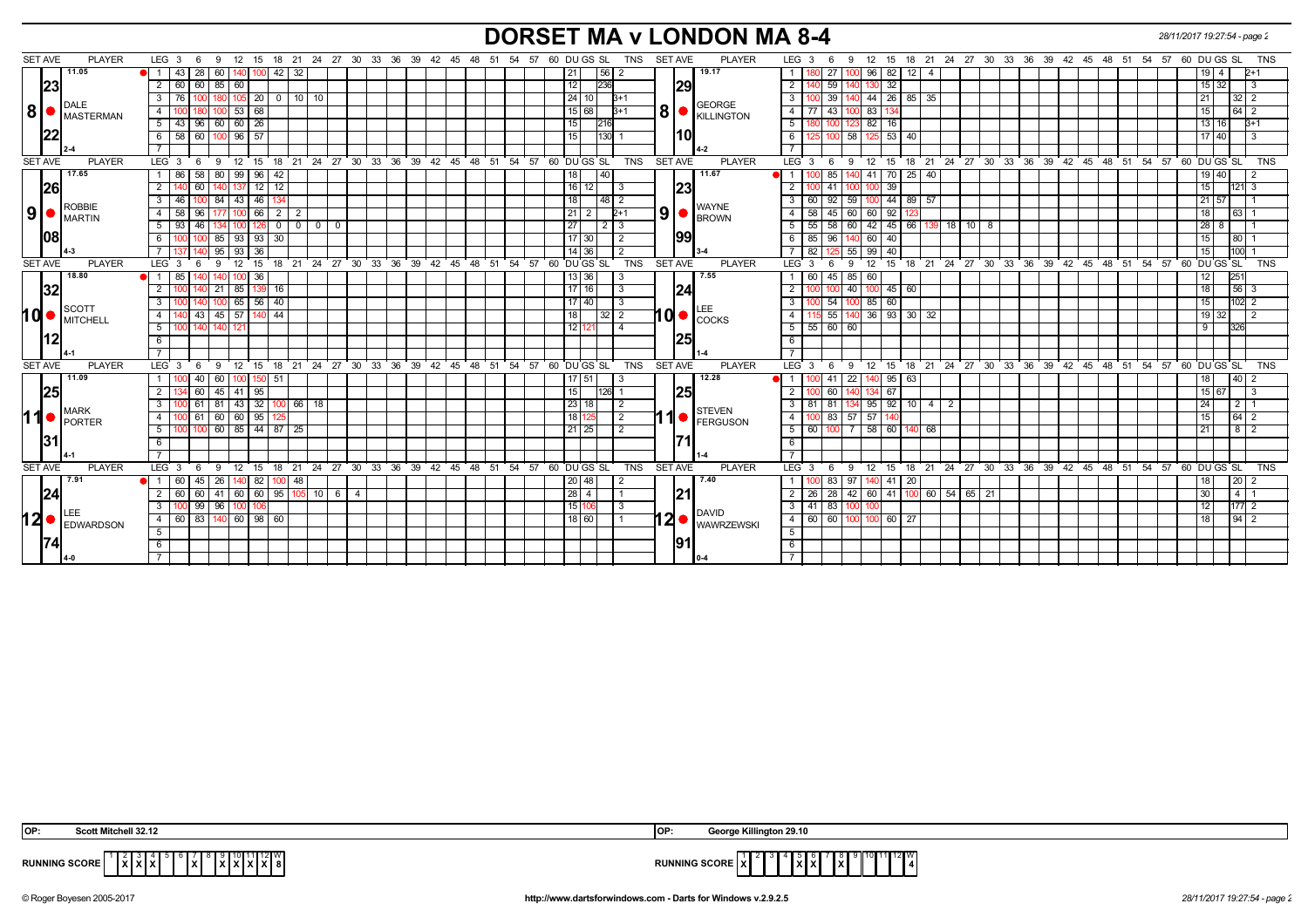## **DORSET MA v LONDON MA 8-4** *28/11/2017 19:28:01 - page 3*

| <b>DORSET MA</b>         |     |               |             |            |             |            |             |            |      |     |             | LONDON MA            |     |               |      |            |             |       |             |            |      |     |                   |
|--------------------------|-----|---------------|-------------|------------|-------------|------------|-------------|------------|------|-----|-------------|----------------------|-----|---------------|------|------------|-------------|-------|-------------|------------|------|-----|-------------------|
| <b>PLAYER</b>            | W/L | <b>LWON</b> I | <b>LOST</b> | <b>AVE</b> | <b>TAVE</b> | <b>PTS</b> | <b>DRTS</b> | <b>TON</b> | TON+ | 180 | <b>TONS</b> | <b>I PLAYER</b>      | W/L | <b>LWON</b> I | LOST | <b>AVE</b> | <b>TAVE</b> | PTS   | <b>DRTS</b> | <b>TON</b> | TON+ | 180 | <b>TONS</b>       |
| Eddie White              |     |               |             | 20.99      | 4.40        | 1637       | 78          |            |      |     |             | Diogo Portela        | W   |               |      | 26.03      | 7.18        | 2004  |             |            |      |     |                   |
| <b>Tommy Morris</b>      | W   |               |             | 28.23      | 9.00        | 2004       | 71          |            |      |     | $7+$        | Nick Cocks           |     |               |      | 23.43      | 6.80        | 1617  | 69          |            |      |     |                   |
| Thomas Chant             | v v |               |             | 25.19      | 8.40        | 2846       | 13          |            |      |     |             | Michael Power        |     |               |      | 26.21      | 16.43       | 2962  | 113         | ŏ          |      |     | $13 + 1$          |
| <b>Matthew Woodhouse</b> | v v |               |             | 26.1       | 15.24       | 3376       | 129         |            |      |     |             | Tom McGurn           |     |               |      | 24.66      | 14.08       | 3206  | 130         |            |      |     | 13                |
| <b>Phillip Weeks</b>     |     |               |             | 23.57      | 10.18       | 2640       | 112         | b          |      |     | $8+$        | <b>Tommy Sanwell</b> | W   |               |      | 25.53      | 9.96        | 2936  | 115         |            |      |     |                   |
| <b>Richard Wright</b>    |     |               |             | 23.62      | 19.53       | 3401       | 144         | 15         |      |     |             | Danny Faulkner       | W   |               |      | 24.54      | 14.57       | 3436  | 140         | 8          |      |     | $12 \overline{ }$ |
| <b>Mark Grimes</b>       | W   |               |             | 27.88      | 20.46       | 3401       | 122         | 10         |      |     | $17+$       | I Graham Rackstraw   |     |               |      | 25.69      | 14.33       | 3083  | 120         |            |      |     | 13                |
| Dale Masterman           |     |               |             | 23.22      | ' 1.05      | 2368       | 102         | O          |      |     | $9+2$       | George Killington    | W   |               |      | 29.10      | 19.17       | 2910  | 100         |            |      |     | $15+2$            |
| Robbie Martin            | v v |               |             | 26.08      | 17.65       | 3417       | 131         | 10         |      |     | $14+$       | Wayne Brown          |     |               |      | 23.99      | 11.67       | 3143  | 131         | ŏ          |      |     |                   |
| Scott Mitchell           | W   |               |             | 32.12      | 18.80       | 2473       |             |            |      |     |             | Lee Cocks            |     |               |      | 24.25      | 7.55        | 1770  |             | n          |      |     |                   |
| <b>Mark Porter</b>       | W   |               |             | 25.3'      | 11.09       | 2379       | 94          |            |      |     |             | Steven Ferguson      |     |               |      | 25.71      | 12.28       | 2391  | 93          | n          |      |     | 10                |
| Lee Edwardson            | V V |               |             | 24.74      | 7.91        | 2004       | 81          |            |      |     |             | David Wawrzewski     |     |               |      | 21.91      | 7.40        | 1709  | 78          | n          |      |     |                   |
| <b>TOTALS</b>            |     | 39            |             | 25.48      | 0.00        | 31946      | 1254        | 88         | 36   |     | $129 + 6$   | <b>TOTALS</b>        |     |               | 39   | 25.<br>15  |             | 31167 | 1239        | 88         |      |     | $120 + 3$         |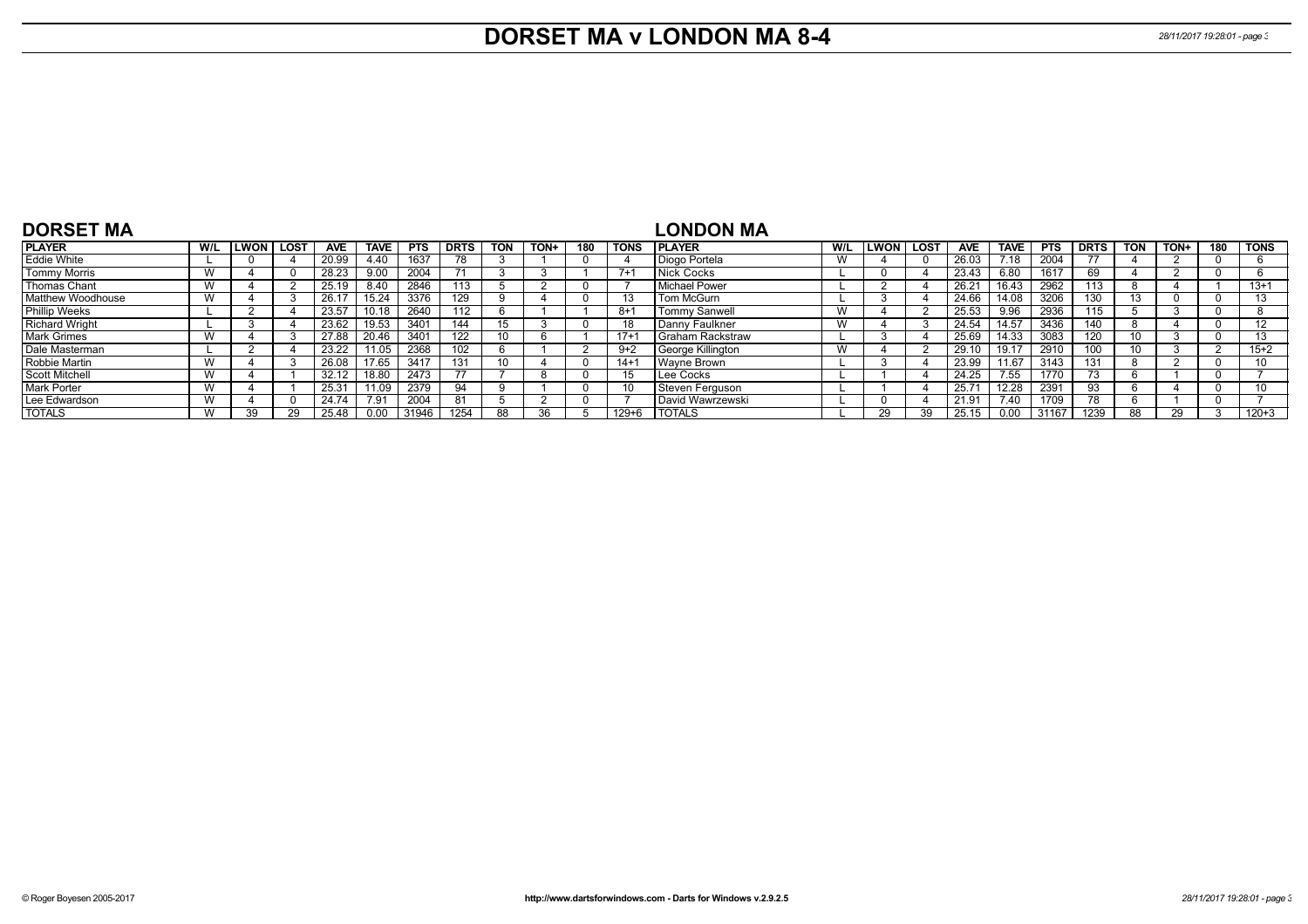### **DORSET WA v LONDON WA 3-3** *28/11/2017 19:27:31 - page 1*

| <b>SET AVE</b> | <b>PLAYER</b>             | LEG 3<br>- 6                                                              | 15<br>18<br>- 21             | 27<br>24                                             |                                                |          | 30 33 36 39 42 45 48 51 54 57 60 DUGS SL |          |          |                         | TNS              | SET AVE                 | <b>PLAYER</b>                           | LEG 3            |                       |         | 12<br>- 15 | 18              | 21<br>24               | 27 30        |                                                                  |   | 33 36 39 42 45 48 51                                       |          |    | 54 57       |                 | 60 DU GS SL                   | <b>TNS</b> |
|----------------|---------------------------|---------------------------------------------------------------------------|------------------------------|------------------------------------------------------|------------------------------------------------|----------|------------------------------------------|----------|----------|-------------------------|------------------|-------------------------|-----------------------------------------|------------------|-----------------------|---------|------------|-----------------|------------------------|--------------|------------------------------------------------------------------|---|------------------------------------------------------------|----------|----|-------------|-----------------|-------------------------------|------------|
|                | 3.21<br> 15               | 85<br>39<br>-85                                                           | 26                           | 44<br>40<br>-24                                      | 44<br>$\Omega$                                 |          |                                          |          |          | 33                      | 76               | 15                      | 1.00                                    |                  | 60<br>60              | 60      | 85<br>22   | 60              | 18,                    | 44           | 6                                                                | 8 |                                                            |          |    |             | 35 I            | 8                             |            |
|                | SUZANNE                   | 2<br>28<br>40   41                                                        | 55 <br>71   43               | 38<br>32 <sub>1</sub>                                | 32                                             |          |                                          |          |          | 28 32                   |                  |                         | <b>STEPH</b>                            | $\overline{2}$   | 60   41               | 60 I    | 60 I       | 57              | 60 60                  | 60           |                                                                  |   |                                                            |          |    |             | 27              | 36                            |            |
| 1              | TRICKETT                  | 3 36 81<br>82<br>$100$ 60                                                 | 60   48                      | 17<br>-3                                             |                                                |          |                                          |          |          | $\overline{27}$         | 14               |                         | STUTLEY                                 | 3 <sup>1</sup>   | $\overline{57}$<br>52 | 100.    | 85         | 59 30           | $42 \mid 44 \mid$      | $\sqrt{24}$  |                                                                  |   |                                                            |          |    |             | $28 \mid 8$     |                               |            |
|                | 35                        | 43   45   60   100   26   42   23   42   40   10   0<br>$4 \overline{60}$ |                              |                                                      |                                                |          |                                          |          |          | 36                      | $110$ 1          | 187                     |                                         | 4                |                       |         |            |                 |                        |              | 60   45   60   26   60   40   60   80   54   0   12   4          |   |                                                            |          |    |             | $34 \mid 4$     |                               |            |
|                | -3                        |                                                                           |                              |                                                      |                                                |          |                                          |          |          |                         |                  |                         |                                         | 5                |                       |         |            |                 |                        |              |                                                                  |   |                                                            |          |    |             |                 |                               |            |
| <b>SET AVE</b> | <b>PLAYER</b>             | LEG <sub>3</sub><br>12 15<br>$6\overline{6}$<br>9                         | $18$ 21                      |                                                      | 24 27 30 33 36 39 42 45 48 51 54               |          |                                          |          | 57       | 60 DUGS SL              | <b>TNS</b>       | <b>SET AVE</b>          | <b>PLAYER</b>                           |                  | LEG 3 6               | 9       |            |                 |                        |              |                                                                  |   | 12 15 18 21 24 27 30 33 36 39 42 45 48 51 54 57 60 DUGS SL |          |    |             |                 |                               | <b>TNS</b> |
|                | 7.61                      | 85<br>60<br>70 I                                                          | 90<br>$\overline{0}$<br>I 16 |                                                      |                                                |          |                                          |          |          | 20 16                   |                  | 19                      | 4.12                                    |                  |                       |         | 24 80 43   | 60              |                        |              |                                                                  |   |                                                            |          |    |             | 18              | 212                           |            |
|                | 26                        | $50 \mid 44 \mid 95 \mid 99$<br>$\overline{2}$<br>85 60                   |                              |                                                      |                                                |          |                                          |          |          | $\overline{18}$<br> 68  |                  |                         |                                         | $\overline{2}$   | 41                    |         | 81 24 100  | $\overline{43}$ |                        |              |                                                                  |   |                                                            |          |    |             | 21              | 12                            | l 3        |
| 2              | SAMANTHA<br>KIRTON        | 125 100 56 40<br>3   85   95                                              |                              |                                                      |                                                |          |                                          |          |          | $16$ 40                 | $\sqrt{2}$       | $\overline{\mathbf{2}}$ | <b>TAMMY</b><br><b>MACKENZIE</b>        | 3                | 60 45 60 43 41        |         |            |                 |                        |              |                                                                  |   |                                                            |          |    |             | 15 <sub>1</sub> | 252                           |            |
|                | 89                        | $140$ 40 45<br>$4 \overline{60}$<br>100                                   |                              |                                                      |                                                |          |                                          |          |          | 18 116                  | 3                | 76                      |                                         | 4                | 60 100 41 81 61 41    |         |            |                 |                        |              |                                                                  |   |                                                            |          |    |             | 18              | 1117                          |            |
|                |                           | 5 <sup>7</sup>                                                            |                              |                                                      |                                                |          |                                          |          |          |                         |                  |                         |                                         | 5                |                       |         |            |                 |                        |              |                                                                  |   |                                                            |          |    |             |                 |                               |            |
| <b>SET AVE</b> | <b>PLAYER</b>             | LEG <sub>3</sub><br>12 15<br>6<br>9                                       |                              | 18 21 24 27 30 33 36 39 42 45 48 51 54 57 60 DUGS SL |                                                |          |                                          |          |          |                         | <b>TNS</b>       | <b>SET AVE</b>          | <b>PLAYER</b>                           | LEG <sub>3</sub> | - 6                   |         | 9 12 15    |                 |                        |              |                                                                  |   | 18 21 24 27 30 33 36 39 42 45 48 51 54 57 60 DUGS SL       |          |    |             |                 |                               | <b>TNS</b> |
|                | 3.00                      | 26   60   26<br>26                                                        | $45 \mid 81$                 |                                                      |                                                |          |                                          |          |          | 21<br> 137              |                  |                         | 7.89                                    |                  |                       | 60      | 45 60      |                 | 55   60   40           |              |                                                                  |   |                                                            |          |    |             | $22 \, 40$      |                               |            |
|                | 17                        | $100$ 70 $55$<br>2 36<br>43                                               | $99 \mid 98$                 |                                                      |                                                |          |                                          |          |          | 20 98                   |                  |                         | 119 $_{\sf SHAZ}$                       | $\overline{2}$   | 26                    | 26      | 100 81     |                 |                        |              |                                                                  |   |                                                            |          |    |             | 18 <sup>1</sup> | $140 \overline{\phantom{0}3}$ |            |
| 3              | JULIE<br>BOGGUST          | 81   60   52<br>60<br>3                                                   | $32 \mid 11$                 |                                                      |                                                |          |                                          |          |          | 21                      | 198              | 3                       | $\bigcirc$ DEBOO                        | $\mathbf{3}$     | 85                    |         |            |                 | 60 24 81 57 14 40      |              |                                                                  |   |                                                            |          |    |             | 22 40           |                               |            |
|                | 23                        | 40 95 41<br>4 40 81                                                       |                              | 66   25   42                                         | $55 \ 16$                                      |          |                                          |          |          | 30 <sup>1</sup><br>16 I |                  |                         | $I$ 75 $\mathsf{C}^{\mathsf{COSTELLO}}$ | 4                | 26   60               | 60      | 41 81      | 55              | 82   24                | 36           |                                                                  |   |                                                            |          |    |             | 27              | 36                            |            |
|                |                           | 60<br>$36$ 81<br>5                                                        | 95<br>82                     | $\mathbf 0$<br>  31<br>$\mathbf{0}$                  | 0<br>$^{\circ}$                                |          |                                          |          |          | 33                      | 116              |                         |                                         | 5                | -9                    |         | 68<br>l 85 | 58              | 40<br>15               | $\mathbf 0$  | - 3                                                              | 2 |                                                            |          |    |             | $34 \mid 2$     |                               |            |
| <b>SET AVE</b> | <b>PLAYER</b>             | LEG <sub>3</sub><br>12<br>- 6<br>$\mathbf{q}$                             | 15<br>18<br>$^{\circ}$ 21    |                                                      | 24 27 30 33 36 39 42 45 48 51 54 57 60 DUGS SL |          |                                          |          |          |                         | <b>TNS</b>       | <b>SET AVE</b>          | <b>PLAYER</b>                           | LEG <sup>3</sup> | - 6                   | 9       | 12<br>- 15 | 18              | $21 \quad 24 \quad 27$ |              | $30^{\circ}$                                                     |   | 33 36 39 42 45 48 51 54 57 60 DUGS SL                      |          |    |             |                 |                               | <b>TNS</b> |
|                | 6.38                      | 55<br>59<br>123                                                           | 44<br>40                     |                                                      |                                                |          |                                          |          |          | $16$ 40                 |                  |                         | 3.40                                    |                  | 85<br>41              | 26      | 41<br>26   |                 |                        |              |                                                                  |   |                                                            |          |    |             | 15              | 282                           |            |
|                | 23                        | 83 55 35<br>2<br>  60<br>100                                              | 60                           | $42 \ 66$<br>$\overline{0}$                          |                                                |          |                                          |          |          | 27 66                   |                  |                         | 18                                      | $\overline{2}$   | 30                    | 45      | 39 60      |                 | 26 45 33 79            |              |                                                                  |   |                                                            |          |    |             | 27              | 1411                          |            |
| 4              | PERI-MAY<br><b>YARROW</b> | 41 100 60<br>40<br>3                                                      | 65 40                        | 20                                                   |                                                |          |                                          |          |          | 22   20                 | $\overline{2}$   | 4                       | <b>NIKKI</b><br>PATTEN                  | 3                |                       | $70$ 41 | 60         | 45              | 45                     |              |                                                                  |   |                                                            |          |    |             |                 |                               |            |
|                | 12                        | $\overline{4}$                                                            |                              |                                                      |                                                |          |                                          |          |          |                         |                  | 68                      |                                         | $\overline{4}$   |                       |         |            |                 |                        |              |                                                                  |   |                                                            |          |    |             |                 |                               |            |
|                |                           | 5 <sup>5</sup>                                                            |                              |                                                      |                                                |          |                                          |          |          |                         |                  |                         |                                         | 5                |                       |         |            |                 |                        |              |                                                                  |   |                                                            |          |    |             |                 |                               |            |
| <b>SET AVE</b> | <b>PLAYER</b>             | LEG <sub>3</sub><br>12<br>-6<br>-9                                        | 21<br>15<br>18               | 27<br>24                                             | 33<br>30                                       |          | 36 39 42 45 48 51                        |          | 54<br>57 | 60 DU GS SL             | <b>TNS</b>       | <b>SET AVE</b>          | <b>PLAYER</b>                           | LEG <sup>®</sup> | -3<br>-6              | -9      | 12<br>- 15 | 18              | 24<br>21               | 27           | $30^{\circ}$<br>33                                               |   | 36 39 42 45 48 51                                          |          |    | 54<br>$-57$ |                 | 60 DU GS SL                   | <b>TNS</b> |
|                | 5.40                      |                                                                           | .551<br>$26 \mid$            | 60<br>60<br>41 I                                     |                                                |          |                                          |          |          | 27                      |                  |                         | 2.40                                    |                  |                       | 60      | 60         | 45              | 60<br>78               | $\mathbf{0}$ | -16                                                              |   |                                                            |          |    |             | 28              | 16                            |            |
|                | 17                        | 26<br>$\mathbf{2}$                                                        | 43                           | 32<br> 58                                            | $20 \overline{\smash{)}20}$                    |          |                                          |          |          | $\sqrt{28}$ 20          |                  |                         |                                         | $\overline{2}$   |                       | 41      | 41<br>45   | 43              | 42 77 57               |              |                                                                  |   |                                                            |          |    |             | 27              | $\overline{25}$               |            |
| 5 <sup>1</sup> | <b>TRINA</b><br>PERRY     | 41<br>60<br>3                                                             | 26<br>83   51                |                                                      |                                                |          |                                          |          |          | 21                      | $\overline{140}$ | 5                       | <b>I</b> su<br>HOLT                     | 3 <sup>1</sup>   | 60                    | 41      | 70         | 82              | 8<br>  40              |              |                                                                  |   |                                                            |          |    |             | 22 40           |                               |            |
|                | 47                        | $\overline{4}$<br>40<br>60<br>l 85 I<br>- 45                              | 60<br>60                     | I 60 I<br>41<br>50                                   |                                                |          |                                          |          |          | 27<br>  50              |                  | 91                      |                                         | $\overline{4}$   | 40                    | 41      | 45         | 85              | 35                     |              |                                                                  |   |                                                            |          |    |             | 24              | 40                            |            |
|                |                           | 5<br>60<br>60                                                             | 60                           | 20<br>53                                             | 16<br>$\overline{a}$                           |          |                                          |          |          | $32 \mid 4$             |                  |                         |                                         | 5 <sup>5</sup>   |                       | 58      | 80         | 63              | 38<br> 30              | 85           | -6                                                               |   |                                                            |          |    |             | 33              | 140                           |            |
| <b>SET AVE</b> | <b>PLAYER</b>             | LEG <sup>3</sup><br>12                                                    | 18<br>15                     | 27<br>21<br>24                                       | 33<br>$30^{\circ}$                             | 36<br>39 | $42^{\circ}$<br>45                       | 48<br>51 | 54<br>57 | 60 DU GS SL             | <b>TNS</b>       | <b>SET AVE</b>          | <b>PLAYER</b>                           | <b>LEG</b>       | -3                    |         | 12<br>- 15 | 18              | 21<br>24               | 27           | $33 \overline{\smash)36}$<br>$30^{\circ}$                        |   | 39 42                                                      | 45<br>48 | 51 | 54<br>- 57  |                 | $60$ DU GS SL                 | <b>TNS</b> |
|                | 6.21                      | 60<br>97                                                                  | 55<br>45                     | 57<br>- 83                                           | $10 \quad 6$                                   |          |                                          |          |          | 30                      |                  |                         | 2.00                                    |                  | 60<br>45              | 83      | 60         | 60              | 48<br>$\vert 29 \vert$ | 14           | - 2                                                              |   |                                                            |          |    |             | $28$   2        |                               |            |
|                | 15                        | 2<br>60<br>l 60<br>41<br>I 60 I                                           | 60<br>80                     | 40                                                   |                                                |          |                                          |          |          | 24   40                 |                  | 15                      |                                         | $\overline{2}$   | 45<br>-30             | 40      | 28 41      |                 | $92 \mid 84$           |              |                                                                  |   |                                                            |          |    |             | 24              | $141 \t1$                     |            |
| 6              | <b>O</b><br>FRAMPTON      | 3<br>$\overline{60}$<br>$100$ 43<br>41                                    | 85                           | $32 \mid 20$<br>$^{\circ}$                           | $10 \quad 6$                                   | 2        |                                          |          |          | 36                      | $2 \mid 2$       | $6 \mid$                | <b>CARLY</b>                            | 3 <sup>1</sup>   | 45<br>60              | 70      | 60 20      |                 | $45 \mid 45$           |              | 89 20 20 20                                                      |   |                                                            |          |    |             | 36 20           |                               |            |
|                | <b>1901</b>               | 60<br>$100$ $100$ 85<br>4 60                                              | 80                           | $\mathbf{0}$<br>$^{\circ}$<br>- 8                    |                                                |          |                                          |          |          | 28 8                    | 2                | 59                      | TOWNSEND                                | 4                | 23 95                 |         | 60 22 30   | 62              | 30 26 41 80            |              |                                                                  |   |                                                            |          |    |             | 30              | $\overline{32}$               |            |
|                |                           | 1 45 41 66 60 41 43 76 6 0 0 <br>$5 \mid 12$                              |                              |                                                      |                                                | $0$   0  |                                          |          |          | 39                      | 12 1             |                         |                                         |                  |                       |         |            |                 |                        |              | 5   80   37   41   5   60   85   55   60   13   29   18   14   4 |   |                                                            |          |    |             | $38 \mid 4$     |                               |            |
|                |                           |                                                                           |                              |                                                      |                                                |          |                                          |          |          |                         |                  |                         |                                         |                  |                       |         |            |                 |                        |              |                                                                  |   |                                                            |          |    |             |                 |                               |            |



**X X** W

**X**

 **OP: Samantha Kirton 26.89 OP: Shaz Deboo Costello 19.75**



**RUNNING SCORE**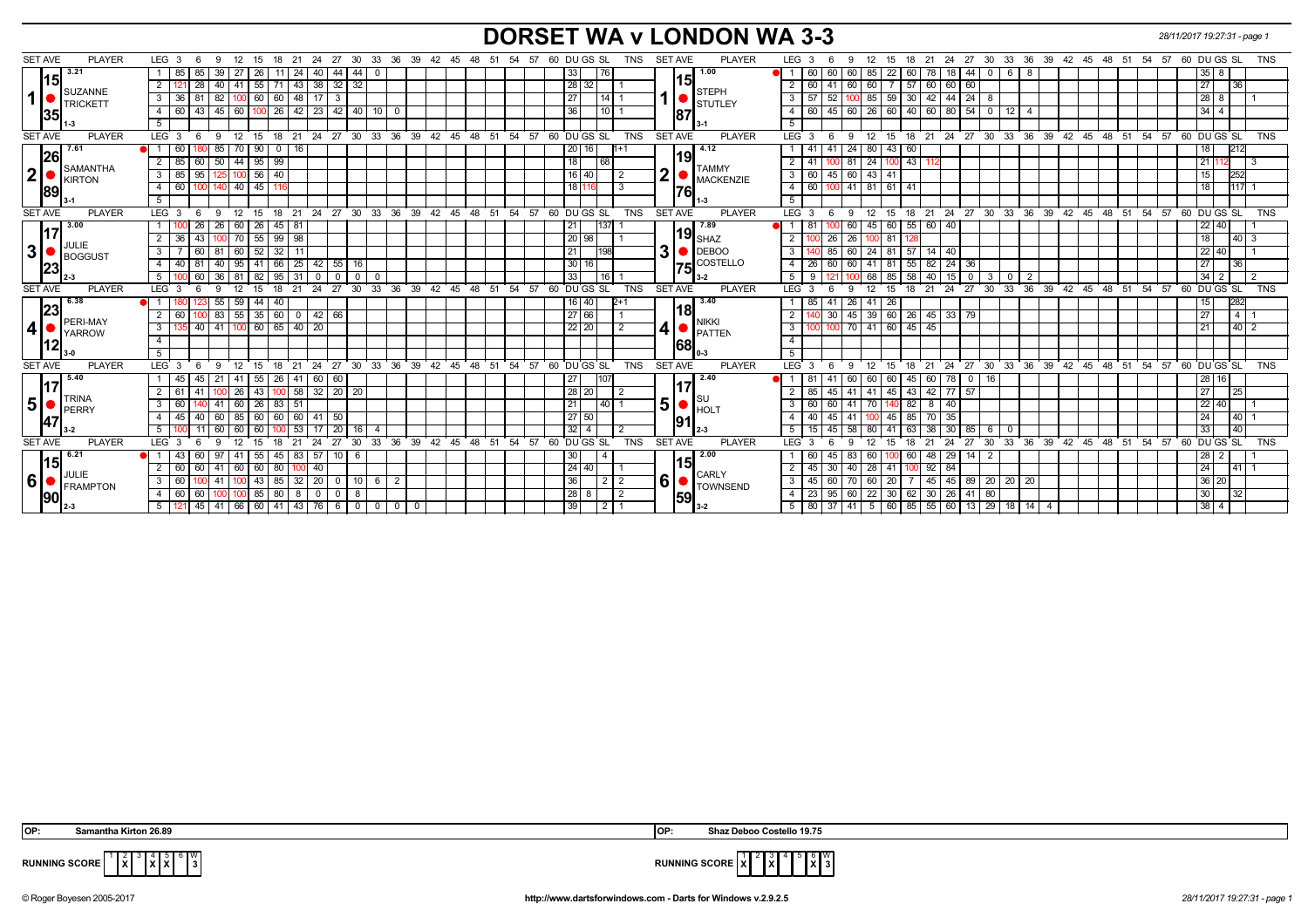## **DORSET WA v LONDON WA 3-3** *28/11/2017 19:27:36 - page 2*

| <b>DORSET WA</b>   |     |              |            |             |            |             |            |      |     |             | <b>LONDON WA</b>      |                           |             |        |            |             |            |             |            |      |     |      |
|--------------------|-----|--------------|------------|-------------|------------|-------------|------------|------|-----|-------------|-----------------------|---------------------------|-------------|--------|------------|-------------|------------|-------------|------------|------|-----|------|
| <b>PLAYER</b>      | W/L | llwon ∣ lost | <b>AVE</b> | <b>TAVE</b> | <b>PTS</b> | <b>DRTS</b> | <b>TON</b> | TON+ | 180 | <b>TONS</b> | <b>PLAYER</b>         | W/L                       | <b>LWON</b> | l lost | <b>AVE</b> | <b>TAVE</b> | <b>PTS</b> | <b>DRTS</b> | <b>TON</b> | TON+ | 180 | TONS |
| Suzanne Trickett   |     |              | 15.35      |             | 1904       | 124         |            |      |     |             | l Steph Stutlev       | $\lambda$<br><b>VV</b>    |             |        | 15.87      | .00         | 1968       | 124         |            |      |     |      |
| Samantha Kirton    |     |              | 26.89      | 7.61        | 1936       |             |            |      |     | 6+          | Tammy Mackenzie       |                           |             |        | 19.76      | 4.12        | 1423       |             |            |      |     |      |
| Julie Boggust      |     |              | 17.23      |             | 2154       | 125         |            |      |     |             | l Shaz Deboo Costello | $\mathbf{M}$<br>V V       |             |        | 19.75      | 7.89        | 2429       | 123         |            |      |     |      |
| Peri-May Yarrow    |     |              | 23.12      | G 20        | 1503       | 65          |            |      |     | 5+          | l Nikki Patten        |                           |             |        | 18.68      | 3.40        | 1177       |             |            |      |     |      |
| <b>Trina Perry</b> |     |              | 17.47      | ፣ 4ሰ        | 2358       | 135         |            |      |     |             | ' Su Holt             |                           |             |        | 17.91      | 2.40        | 2400       | 134         |            |      |     |      |
| Julie Frampton     |     |              | 15.90      |             | 2497       | 157         |            |      |     |             | <b>Carly Townsend</b> | $\mathbf{M}$<br><b>VV</b> |             |        | 15.59      | 2.00        | 2432       | 156         |            |      |     |      |
| <b>TOTALS</b>      |     |              | 18.22      |             | 12352      | 678         |            |      |     | $28+2$      | <b>TOTALS</b>         |                           |             |        | 1760       | 0.00        | 11829      | 672         |            |      |     |      |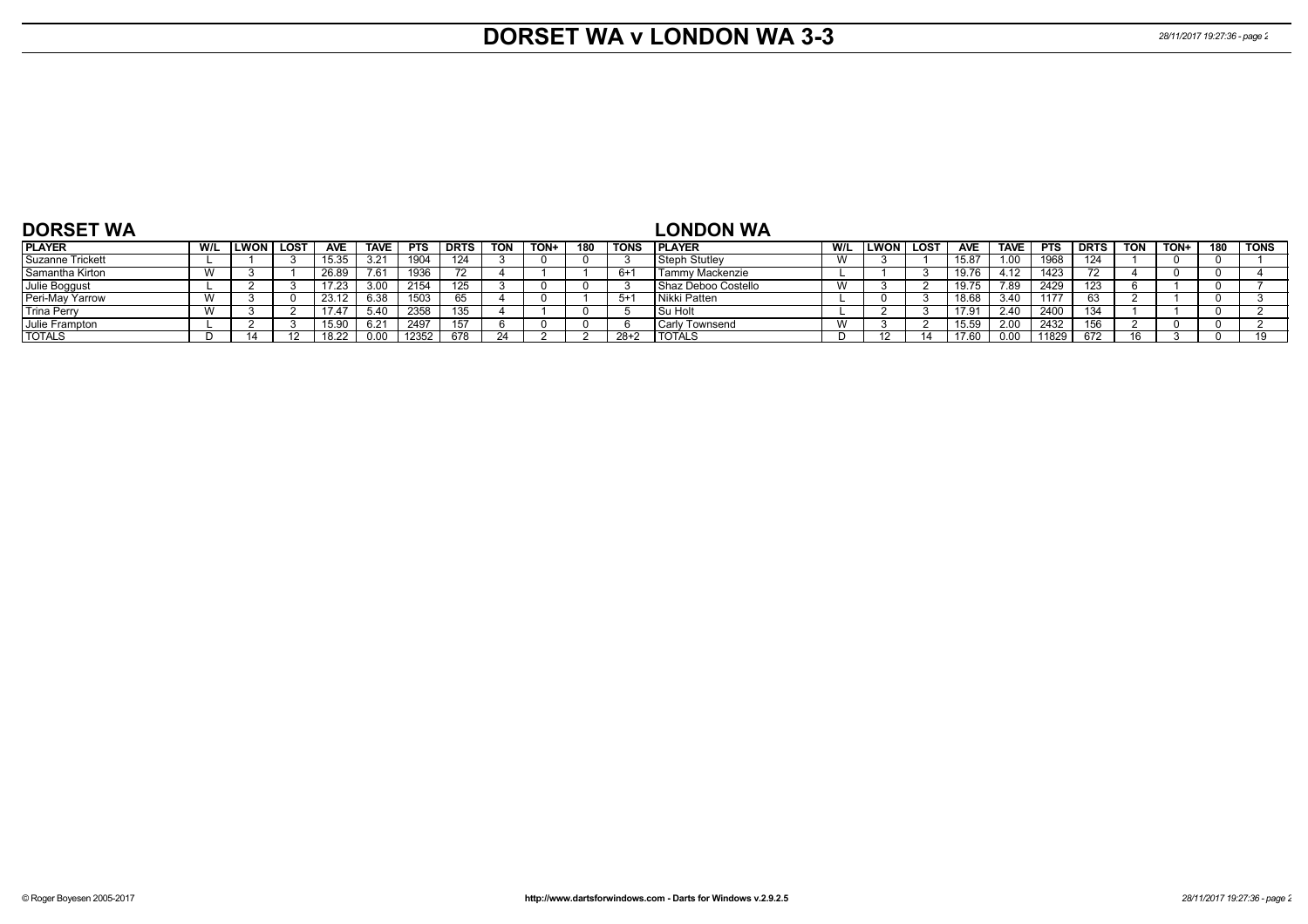### **DORSET MB v LONDON MB 7-5** *28/11/2017 19:26:51 - page 1*

| <b>SET AVE</b><br><b>PLAYER</b>                                    | $LEG_3$ 6                                                                           |                        |                      |  |  |  | 9 12 15 18 21 24 27 30 33 36 39 42 45 48 51 54 57 60 DUGS SL TNS SETAVE         | PLAYER                                  | $LEG_3$ 6<br>$\overline{9}$                                                                                |               |                 |                 |  |  |  |  | 12 15 18 21 24 27 30 33 36 39 42 45 48 51 54 57 60 DUGS SL<br>TNS |
|--------------------------------------------------------------------|-------------------------------------------------------------------------------------|------------------------|----------------------|--|--|--|---------------------------------------------------------------------------------|-----------------------------------------|------------------------------------------------------------------------------------------------------------|---------------|-----------------|-----------------|--|--|--|--|-------------------------------------------------------------------|
| 5.80                                                               | 140 85                                                                              | 85   100   75  <br> 12 |                      |  |  |  | $4 \mid 2$                                                                      | 2.40                                    | 83 60 40 85 97 36                                                                                          |               |                 |                 |  |  |  |  | 19   36                                                           |
| I25I                                                               | 2 60 100 100 60 60 57 24                                                            |                        |                      |  |  |  | 21<br>40   2                                                                    | l26l                                    | 2   80   58   140                                                                                          | 1 43 95 60 25 |                 |                 |  |  |  |  | $21 \mid 25$                                                      |
| DANIEL<br>$1$ $\bullet$                                            | 3 41 66 140 85 61                                                                   |                        |                      |  |  |  | 15 <sup>1</sup><br>108 1                                                        | LEE.                                    | 3   86   97   95   87   78   58                                                                            |               |                 |                 |  |  |  |  | $17$ 58                                                           |
| <b>PERRY</b>                                                       | 4                                                                                   |                        |                      |  |  |  |                                                                                 | <b>CLIFFORD</b>                         | $\overline{4}$                                                                                             |               |                 |                 |  |  |  |  |                                                                   |
| 1021<br>$0 - 3$                                                    | $\overline{5}$                                                                      |                        |                      |  |  |  |                                                                                 |                                         | 5                                                                                                          |               |                 |                 |  |  |  |  |                                                                   |
| <b>SET AVE</b><br><b>PLAYER</b>                                    | LEG 3 6 9 12 15 18 21 24 27 30 33 36 39 42 45 48 51 54 57 60 DUGS SL                |                        |                      |  |  |  |                                                                                 | PLAYER<br>TNS SET AVE                   | LEG 3 6 9 12 15 18 21 24 27 30 33 36 39 42 45 48 51 54 57 60 DUGS SL                                       |               |                 |                 |  |  |  |  | TNS                                                               |
| $\sqrt{6.81}$                                                      | 1   100   100   40   81   45   49   86                                              |                        |                      |  |  |  | 21 86                                                                           | 4.63                                    | $\overline{1}$<br>43 23 41 60 100                                                                          |               |                 |                 |  |  |  |  | 18 <sup>1</sup>                                                   |
| 26                                                                 | $2 \mid 81 \mid$<br>$100$ 85 $140$ 63                                               | 32                     |                      |  |  |  | 18 32<br>$\vert 2 \vert$                                                        |                                         | 97 140 41 97 54<br>$\overline{2}$                                                                          |               | 52              |                 |  |  |  |  | 18<br>20 1                                                        |
| <b>JOHN</b><br>$ 2  \bullet  _{\text{CLARK}}$                      | $3$ 85 140 81 101 49 45                                                             |                        |                      |  |  |  | 18 45<br>$\sqrt{2}$                                                             | <b>WILLIAM</b><br>2                     | $\overline{\cdot \cdot \cdot}$<br>58 100 41 58 60                                                          |               |                 |                 |  |  |  |  | 15<br>$184 - 1$                                                   |
|                                                                    | 4                                                                                   |                        |                      |  |  |  |                                                                                 | BLACKWELL                               | $\overline{4}$                                                                                             |               |                 |                 |  |  |  |  |                                                                   |
| 37<br>l 3-0                                                        | 5 <sup>5</sup>                                                                      |                        |                      |  |  |  |                                                                                 |                                         | 5                                                                                                          |               |                 |                 |  |  |  |  |                                                                   |
| <b>SET AVE</b><br><b>PLAYER</b>                                    | LEG 3 6 9 12 15 18 21 24 27 30 33 36 39 42 45 48 51 54 57 60 DUGS SL                |                        |                      |  |  |  | TNS                                                                             | <b>SET AVE</b><br><b>PLAYER</b>         | LEG 3 6 9 12 15 18 21 24 27 30 33 36 39 42 45 48 51 54 57 60 DUGS SL                                       |               |                 |                 |  |  |  |  | <b>TNS</b>                                                        |
| 17.04                                                              | 1 60 60 43 60 95 159 24                                                             |                        |                      |  |  |  | 19   24                                                                         | 12.35                                   | 55 60 60 140 26 60 60<br>$\blacksquare$                                                                    |               |                 |                 |  |  |  |  | 21                                                                |
| 22 <br><b>ROBBY</b>                                                | 2 41 60 85 43 105 100 27                                                            |                        |                      |  |  |  | $21 \mid$<br>40 I 2                                                             | <b>MATT</b>                             | $\overline{2}$<br>60   100   76   130   33   62                                                            |               | 40              |                 |  |  |  |  | $21 \overline{40}$                                                |
| $3$ $\bullet$ $\stackrel{\text{\tiny KUBPI}}{\text{\tiny MORRIS}}$ | $3   41   59   100   60   66   60   59   56$                                        |                        |                      |  |  |  | 24 56                                                                           | 3<br>WINZAR                             | $\overline{\cdot \cdot \cdot}$<br>  41   84   100   100   28   53   45   30                                |               |                 |                 |  |  |  |  | 24<br>$20 \mid 2$                                                 |
|                                                                    | 4   60   43   140   98   60   40                                                    |                        |                      |  |  |  | 18 <sup>1</sup><br>$60$   1                                                     |                                         | $\overline{4}$<br>125 100 100 100 56 20                                                                    |               |                 |                 |  |  |  |  | $17$ 20                                                           |
| l 3-2                                                              | 5 81 100 60 95 60 89 0 16                                                           |                        |                      |  |  |  | 24   16                                                                         |                                         | 5<br>140   25   85   100   28   83   20   10                                                               |               |                 |                 |  |  |  |  | 24 <sub>1</sub>                                                   |
| <b>SET AVE</b><br><b>PLAYER</b>                                    |                                                                                     |                        |                      |  |  |  | LEG 3 6 9 12 15 18 21 24 27 30 33 36 39 42 45 48 51 54 57 60 DUGS SL TNS SETAVE | <b>PLAYER</b>                           | LEG 3 6 9 12 15 18 21 24 27 30 33 36 39 42 45 48 51 54 57 60 DUGS SL                                       |               |                 |                 |  |  |  |  | TNS                                                               |
| $ 23 $ <sup>11.75</sup>                                            | 1 83 45 60 22 41 100 134 8                                                          |                        |                      |  |  |  | 24 L<br>$81$                                                                    | 10.61<br> 22                            | 60 45 83 100 9 100<br>$\overline{1}$                                                                       |               |                 | 44 60           |  |  |  |  | 24 60                                                             |
| <b>DECLAN</b>                                                      | 2 60 100 180 60 49                                                                  |                        |                      |  |  |  | 15 <sup>1</sup><br>52 2+1                                                       | <b>SHANE</b>                            | $\overline{2}$<br>100 140 41 85 94 41                                                                      |               |                 |                 |  |  |  |  | 18 41                                                             |
|                                                                    | 3 60 100 100 41 60 60 40 40                                                         |                        |                      |  |  |  | $22$ 40<br>$\sqrt{2}$                                                           | 4<br><b>WILSON</b>                      | 3<br>100 121 100 40 45 46 29                                                                               |               |                 |                 |  |  |  |  | 21 I<br>$20 \mid 3$                                               |
| 47                                                                 | 4 100 96 60 140 65 30 10                                                            |                        |                      |  |  |  | 19   10  <br>$\sqrt{2}$                                                         |                                         | 60 60 100<br>4                                                                                             | 43 60 100     |                 | 38 <sup>1</sup> |  |  |  |  | 21<br>$40 \mid 2$                                                 |
| l 2-3                                                              | 5 60 121                                                                            | 60 100 32              | 60 64<br>$\mathbf 0$ |  |  |  | $24 \mid$<br>4   2                                                              |                                         | $5\overline{5}$<br>55   41   45   79   100   81   35   65                                                  |               |                 |                 |  |  |  |  | $24 \ 65$                                                         |
| <b>SET AVE</b><br><b>PLAYER</b><br>18.49                           | LEG 3 6 9 12 15 18 21 24 27 30 33 36 39 42 45 48 51 54 57 60 DUGS SL TNS            |                        |                      |  |  |  |                                                                                 | <b>SET AVE</b><br><b>PLAYER</b><br>6.38 | LEG <sup>3</sup><br>6<br><sup>9</sup>                                                                      |               |                 |                 |  |  |  |  | 12 15 18 21 24 27 30 33 36 39 42 45 48 51 54 57 60 DUGS SL        |
| 24                                                                 | 1 43 100 140 125 77                                                                 | 16                     |                      |  |  |  | 17   16<br>-3                                                                   | 122                                     | 81 81 100<br>$\overline{1}$                                                                                | 60 31 10      |                 |                 |  |  |  |  | 18<br>35 P                                                        |
| <b>NIGEL</b>                                                       | 2   177   55   99   41   93   36<br>3 42 45 40 41 68                                |                        |                      |  |  |  | $17$ 36<br>$1+1$                                                                | <b>JOHN</b>                             | $\overline{2}$<br>62<br>$\sqrt{25}$<br>60<br>$\overline{\mathbf{3}}$<br>60   119   43   47   100   92   40 |               |                 |                 |  |  |  |  | 15<br>$21 \ 40$                                                   |
| <b>50</b><br>LAMB                                                  | 4 60 177 38 34 28 60 64 40                                                          |                        |                      |  |  |  | 18 <sup>1</sup><br>35I 1<br>23 40<br>l1+1                                       | 5<br>$\bullet$<br><b>HIND</b>           | $\overline{4}$<br>100 32 58 43 95 43 58                                                                    |               |                 |                 |  |  |  |  | 21<br>$72$ 1                                                      |
|                                                                    | $5-1$                                                                               |                        |                      |  |  |  |                                                                                 |                                         |                                                                                                            |               |                 |                 |  |  |  |  |                                                                   |
|                                                                    |                                                                                     |                        |                      |  |  |  |                                                                                 |                                         |                                                                                                            |               |                 |                 |  |  |  |  |                                                                   |
|                                                                    |                                                                                     |                        |                      |  |  |  |                                                                                 |                                         | $\overline{5}$                                                                                             |               |                 |                 |  |  |  |  |                                                                   |
| <b>SET AVE</b><br>PLAYER                                           |                                                                                     |                        |                      |  |  |  | LEG 3 6 9 12 15 18 21 24 27 30 33 36 39 42 45 48 51 54 57 60 DUGS SL TNS SETAVE | <b>PLAYER</b>                           | LEG 3 6 9 12 15 18 21 24 27 30 33 36 39 42 45 48 51 54 57 60 DUGS SL                                       |               |                 |                 |  |  |  |  | <b>TNS</b>                                                        |
| $\sqrt{12.20}$<br>127                                              | 1 60 140 140 41 100 0 20                                                            |                        |                      |  |  |  | 20   20<br>l 3                                                                  | 7.09<br>I23I                            | 100 41 83 60 70 58<br>$\overline{1}$                                                                       |               |                 |                 |  |  |  |  | 18                                                                |
| DANNY                                                              | 2 60 60 180 100 81 20                                                               |                        |                      |  |  |  | $16$   20<br>$2+1$                                                              | <b>CHRIS</b>                            | $\overline{2}$<br>45 59 60 57 97 57                                                                        |               |                 |                 |  |  |  |  | 18 I                                                              |
|                                                                    | 3 60 180 43 180 22                                                                  |                        |                      |  |  |  | $15$   $16$ $2+2$<br>22 20                                                      | $6$ $\bullet$<br><b>HOLT</b>            | $\overline{\mathbf{3}}$<br>140 99 128<br>$\overline{4}$                                                    | 114 20        |                 | 40 30           |  |  |  |  | 15 20<br>24                                                       |
|                                                                    | 4 4 42 95 60 64 100 100 20 20<br>5                                                  |                        |                      |  |  |  | $\vert 2 \vert$                                                                 |                                         | 100 30 44 58 127<br>5                                                                                      |               | 62              |                 |  |  |  |  |                                                                   |
| SET AVE<br><b>PLAYER</b>                                           | LEG 3 6 9 12 15 18 21 24 27 30 33 36 39 42 45 48 51 54 57 60 DUGS SL                |                        |                      |  |  |  | TNS                                                                             | <b>PLAYER</b><br><b>SET AVE</b>         | LEG 3 6 9 12 15 18 21 24 27 30 33 36 39 42 45 48 51 54 57 60 DUGS SL                                       |               |                 |                 |  |  |  |  | <b>TNS</b>                                                        |
| $\blacksquare$ 4.80                                                | 1   83   80   46   140   92   40   20                                               |                        |                      |  |  |  |                                                                                 | 4.01                                    | 1   60   100   101   43   97   42   18                                                                     |               |                 |                 |  |  |  |  | 21                                                                |
| 21                                                                 | 2 45 140 43 28 85 24 100 36                                                         |                        |                      |  |  |  | 23 36                                                                           | 119                                     | 26   85   28   53   92   60   82  <br>$\overline{2}$                                                       |               |                 |                 |  |  |  |  | 21<br>75                                                          |
| <b>I</b> CARL                                                      | 100 85 21 94 60 60 34 7 40<br>3 <sup>1</sup>                                        |                        |                      |  |  |  | 26 40                                                                           | <b>PAUL</b>                             | 100 100 22 47 90 55 59 14 0<br>$\overline{\mathbf{3}}$                                                     |               |                 |                 |  |  |  |  | 27<br>$14$ 2                                                      |
| $\overline{7}$<br><b>BEATTIE</b>                                   | $\overline{4}$                                                                      |                        |                      |  |  |  |                                                                                 | <b>KILLINGTON</b>                       | $\overline{4}$                                                                                             |               |                 |                 |  |  |  |  |                                                                   |
| $13-0$                                                             | 5                                                                                   |                        |                      |  |  |  |                                                                                 |                                         | $\overline{5}$                                                                                             |               |                 |                 |  |  |  |  |                                                                   |
| SET AVE<br><b>PLAYER</b>                                           |                                                                                     |                        |                      |  |  |  | LEG 3 6 9 12 15 18 21 24 27 30 33 36 39 42 45 48 51 54 57 60 DUGS SL TNS SETAVE | <b>PLAYER</b>                           | LEG 3 6 9 12 15 18 21 24 27 30 33 36 39 42 45 48 51 54 57 60 DUGS SL                                       |               |                 |                 |  |  |  |  | <b>TNS</b>                                                        |
| $\blacksquare$ 6.26                                                | 1 83 25 60 96 81 81 35 40                                                           |                        |                      |  |  |  | 23 40                                                                           | 11.15                                   | $100$ 100 41 78 58 40 44<br>$\overline{1}$                                                                 |               |                 |                 |  |  |  |  | 21<br>$\overline{40}$   2                                         |
| 23                                                                 | 2 60 83 30 55 38 43                                                                 |                        |                      |  |  |  | 18 <sup>1</sup>                                                                 | 1261                                    | $\overline{2}$<br>42 60 137                                                                                | 192112191401  |                 |                 |  |  |  |  | 19 40                                                             |
| DANIEL<br> 8 ● <br><b>ADAMS</b>                                    | 3 60 58 140 140 30 73                                                               |                        |                      |  |  |  | 18   73  <br>$\vert$ 2                                                          | 8<br><b>CHEESEMAN</b>                   | $\overline{3}$<br>60 100 140 177 8                                                                         |               |                 |                 |  |  |  |  | 15<br>$16B + 1$                                                   |
|                                                                    | 4 84 82 100 45 121 33 28                                                            |                        |                      |  |  |  | 211<br>8   2                                                                    |                                         | 60 66 48 60 97 62 76 32<br>$\overline{4}$                                                                  |               |                 |                 |  |  |  |  | 22 32                                                             |
| II 2-3                                                             | 5 60 125 90 85 40 69                                                                |                        |                      |  |  |  | 18  <br>3211                                                                    |                                         | 5<br>100 140 57 85 59 60                                                                                   |               |                 |                 |  |  |  |  | 17 60                                                             |
| <b>SET AVE</b><br><b>PLAYER</b>                                    |                                                                                     |                        |                      |  |  |  | LEG 3 6 9 12 15 18 21 24 27 30 33 36 39 42 45 48 51 54 57 60 DUGS SL TNS SETAVE | <b>PLAYER</b>                           | LEG 3 6 9 12 15 18 21 24 27 30 33 36 39 42 45 48 51 54 57 60 DUGS SL                                       |               |                 |                 |  |  |  |  | TNS                                                               |
| $22^{\sqrt{3.25}}$                                                 | 1   125   60   30   45   100                                                        |                        |                      |  |  |  | $ 141 $ 2<br>15 <sub>1</sub>                                                    | 10.80                                   | 180 66 83 21 100 51<br>$\overline{1}$                                                                      |               |                 |                 |  |  |  |  | 17 51                                                             |
| <b>TONY</b>                                                        | 2 66 45 85 85 60 45 63                                                              |                        |                      |  |  |  | 52<br>21                                                                        | <b>TONY</b>                             | 41   100   40   140   140   30  <br>$\overline{2}$                                                         |               | 10 <sup>1</sup> |                 |  |  |  |  | $21 \ 10$                                                         |
| $90$ $\sim$ $\sim$                                                 | 3   68   65   92   100   45<br>$\overline{4}$                                       |                        |                      |  |  |  | 131  1<br>15 I                                                                  | 9<br><b>HAMIT</b>                       | $\overline{\mathbf{3}}$<br>140 180 100<br>$\overline{4}$                                                   | 49 16 16      |                 |                 |  |  |  |  | $16$ 16                                                           |
| 12<br>$0 - 3$                                                      |                                                                                     |                        |                      |  |  |  |                                                                                 |                                         |                                                                                                            |               |                 |                 |  |  |  |  |                                                                   |
|                                                                    | 5                                                                                   |                        |                      |  |  |  |                                                                                 |                                         | 5                                                                                                          |               |                 |                 |  |  |  |  |                                                                   |
| <b>SET AVE</b><br><b>PLAYER</b><br>12.20                           |                                                                                     |                        |                      |  |  |  | LEG 3 6 9 12 15 18 21 24 27 30 33 36 39 42 45 48 51 54 57 60 DUGS SL TNS SETAVE | <b>PLAYER</b><br>8.15                   | LEG 3 6 9 12 15 18 21 24 27 30 33 36 39 42 45 48 51 54 57 60 DUGS SL                                       |               |                 |                 |  |  |  |  | <b>TNS</b><br>166                                                 |
|                                                                    | 1   58   19   44   180   55   130   15                                              |                        |                      |  |  |  | $20$   15  <br>$2+1$<br>21<br>$2 \mid 2$                                        | 124                                     | 60 60 45 95 97 78<br>$\overline{1}$<br>$\overline{2}$                                                      |               |                 | $146$ 10        |  |  |  |  | 18<br>$24 \mid 10$                                                |
| <b>SAMUEL</b>                                                      | $2 \mid 85 \mid 40 \mid 134 \mid 100 \mid 84 \mid 56 \mid 0$<br>3 140 134 125 70 32 |                        |                      |  |  |  | $\sqrt{3}$<br>14 32                                                             | <b>JASON</b>                            | 44 41 60 60 140 100<br>$\overline{3}$<br>45 48 100<br>85                                                   |               |                 |                 |  |  |  |  | 12 <sup>12</sup>                                                  |
| $10$ $\bullet$ $\frac{3700000}{WARD}$                              | 4 100 99 59 44 47                                                                   |                        |                      |  |  |  | 15 <sup>1</sup><br>152 11                                                       | 10 ●<br><b>GALLAGHER</b>                | 4   140   97   60   135   53   16                                                                          |               |                 |                 |  |  |  |  | 16 16                                                             |
|                                                                    | 5   177   97   46   84   97                                                         |                        |                      |  |  |  | 14 97<br>l1+1                                                                   |                                         | 5 45 40 100                                                                                                |               |                 |                 |  |  |  |  | 12<br>216 2                                                       |



|--|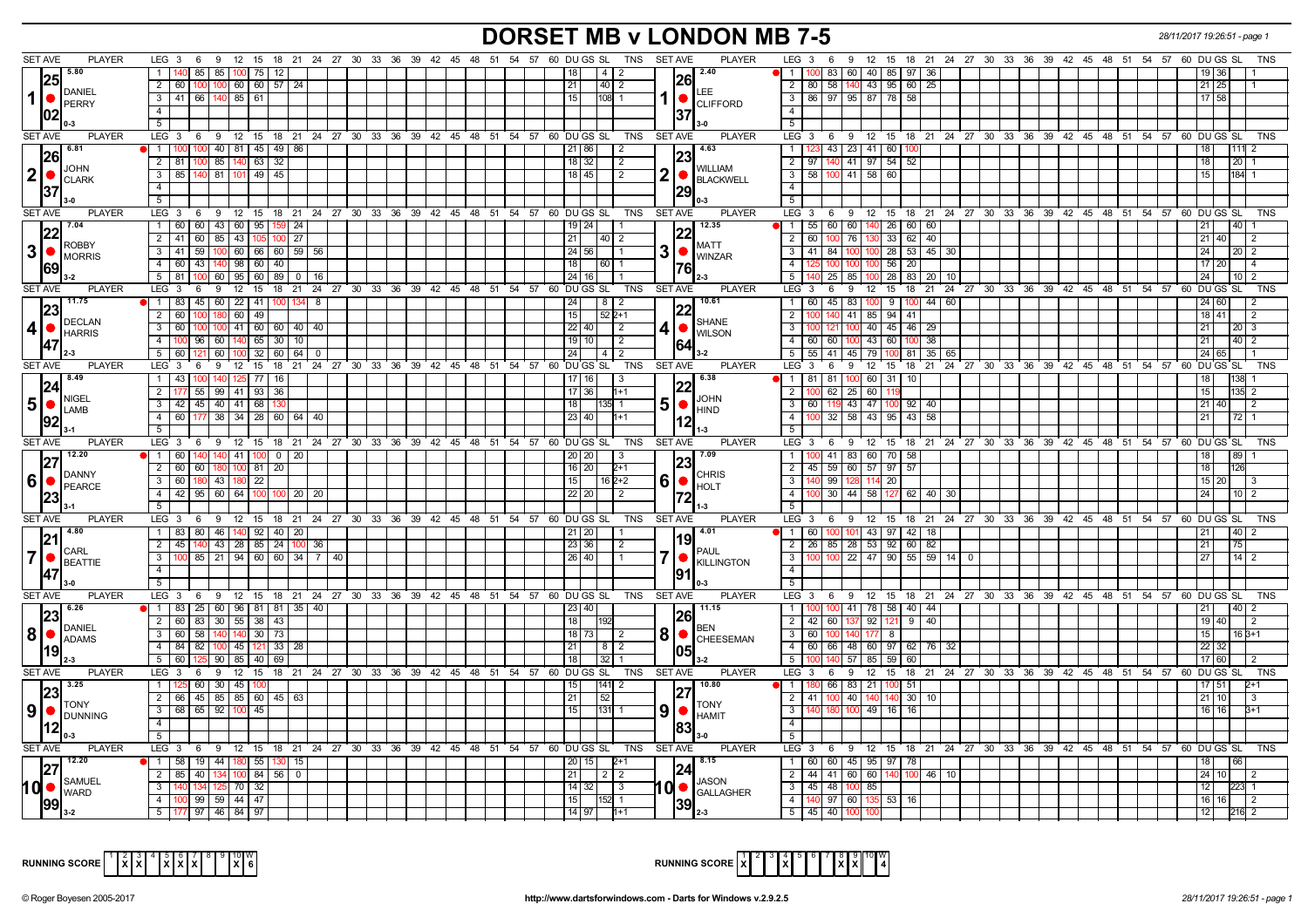# **DORSET MB v LONDON MB 7-5** *28/11/2017 19:27:05 - page 2*

|    | SET AVE        | <b>PLAYER</b>       | LEG <sub>3</sub> |                 |         | - 12 | -15            |           |       |    |    | 18  21  24  27  30  33  36  39  42  45  48  51  54  57  60  DU GS  SL |  |  |  |  |  |  |                 |      |      | TNS        | <b>SET AVE</b> |     |                             | <b>PLAYER</b>         |            | LEG |    |    |                  |      | 12 15 |            |      |  |  |  | 18 21 24 27 30 33 36 39 42 45 48 51             |  | - 54 | - 57 | 60 DU GS SL   |        | TNS        |
|----|----------------|---------------------|------------------|-----------------|---------|------|----------------|-----------|-------|----|----|-----------------------------------------------------------------------|--|--|--|--|--|--|-----------------|------|------|------------|----------------|-----|-----------------------------|-----------------------|------------|-----|----|----|------------------|------|-------|------------|------|--|--|--|-------------------------------------------------|--|------|------|---------------|--------|------------|
|    |                |                     |                  |                 |         |      |                |           |       |    |    |                                                                       |  |  |  |  |  |  |                 |      |      |            |                |     |                             |                       |            |     |    | რ. |                  |      |       |            |      |  |  |  |                                                 |  |      |      |               |        |            |
|    | פר             | 4.44                |                  | 60              | 55   60 |      |                | גאו וטטו  |       |    |    |                                                                       |  |  |  |  |  |  | 20 <sub>1</sub> |      |      |            |                |     | l19l                        | 14.44                 |            |     |    |    |                  | 80 I |       |            |      |  |  |  |                                                 |  |      |      |               | ' 12 I |            |
|    |                | <b>I</b> SCOTT      |                  |                 |         |      | 55             |           | -38 J |    | 94 | 30                                                                    |  |  |  |  |  |  | 27              | I 3U |      |            |                |     |                             | <b>SPENCER</b>        |            |     |    |    | $\vert 59 \vert$ |      |       | 60 73 58   | 38 I |  |  |  |                                                 |  |      |      |               |        |            |
| 11 |                | <b>HUDSON</b>       |                  |                 |         |      |                | $58$   98 |       | 32 |    |                                                                       |  |  |  |  |  |  |                 | . 32 |      |            |                |     |                             | ELLIS                 |            |     | 64 |    |                  |      |       | $\vert$ 43 |      |  |  |  |                                                 |  |      |      |               |        |            |
|    |                |                     |                  |                 |         |      |                |           |       |    |    |                                                                       |  |  |  |  |  |  |                 |      |      |            |                | .47 |                             |                       |            |     |    |    |                  |      |       |            |      |  |  |  |                                                 |  |      |      |               |        |            |
|    |                |                     |                  |                 |         |      |                |           |       |    |    |                                                                       |  |  |  |  |  |  |                 |      |      |            |                |     |                             |                       |            |     |    |    |                  |      |       |            |      |  |  |  |                                                 |  |      |      |               |        |            |
|    | <b>SET AVE</b> | <b>PLAYER</b>       | LEG <sub>3</sub> |                 |         | 12   |                |           |       |    |    | 15 18 21 24 27 30 33 36 39 42 45 48 51 54 57 60 DU GS SL              |  |  |  |  |  |  |                 |      |      | <b>TNS</b> | <b>SET AVE</b> |     |                             | <b>PLAYER</b>         | <b>LEG</b> |     |    |    | $\sim$           |      |       |            |      |  |  |  | 12 15 18 21 24 27 30 33 36 39 42 45 48 51 54 57 |  |      |      | $60$ DU GS SL |        | <b>TNS</b> |
|    |                | $\blacksquare$ 4.00 |                  | 44              | 30   43 |      |                | 1001 81   |       |    |    |                                                                       |  |  |  |  |  |  | 21              |      |      |            |                |     |                             | $127$ <sup>9.27</sup> |            |     |    |    | 23 <sub>1</sub>  |      |       | 43 65 86   | 84   |  |  |  |                                                 |  |      |      | 21   84       |        |            |
|    |                | <b>RYAN</b>         |                  |                 |         |      | $\overline{ }$ |           |       |    |    |                                                                       |  |  |  |  |  |  |                 |      | 1122 |            |                |     |                             |                       |            |     | 60 |    |                  |      |       |            |      |  |  |  |                                                 |  |      |      |               |        |            |
| 12 |                | <b>MABEY</b>        |                  | 34 <sub>1</sub> |         |      | 24             |           |       |    |    |                                                                       |  |  |  |  |  |  |                 |      |      |            |                |     |                             | <b>VENES</b>          |            |     |    |    |                  |      |       |            |      |  |  |  |                                                 |  |      |      | 1314          |        |            |
|    |                |                     |                  |                 |         |      |                |           |       |    |    |                                                                       |  |  |  |  |  |  |                 |      |      |            |                |     | $\left\  83 \right\ _{3.0}$ |                       |            |     |    |    |                  |      |       |            |      |  |  |  |                                                 |  |      |      |               |        |            |
|    |                |                     |                  |                 |         |      |                |           |       |    |    |                                                                       |  |  |  |  |  |  |                 |      |      |            |                |     |                             |                       |            |     |    |    |                  |      |       |            |      |  |  |  |                                                 |  |      |      |               |        |            |

| OP:                  | Samuel Ward 27.99                   | - IOP.               | Tony Hamit 27.83, Lewis Venes 27.83    |
|----------------------|-------------------------------------|----------------------|----------------------------------------|
| <b>RUNNING SCORE</b> | $\overline{ \mathbf{x} }$<br>.<br>. | <b>RUNNING SCORL</b> | $\frac{12}{1}$ $\frac{W}{5}$<br>"<br>. |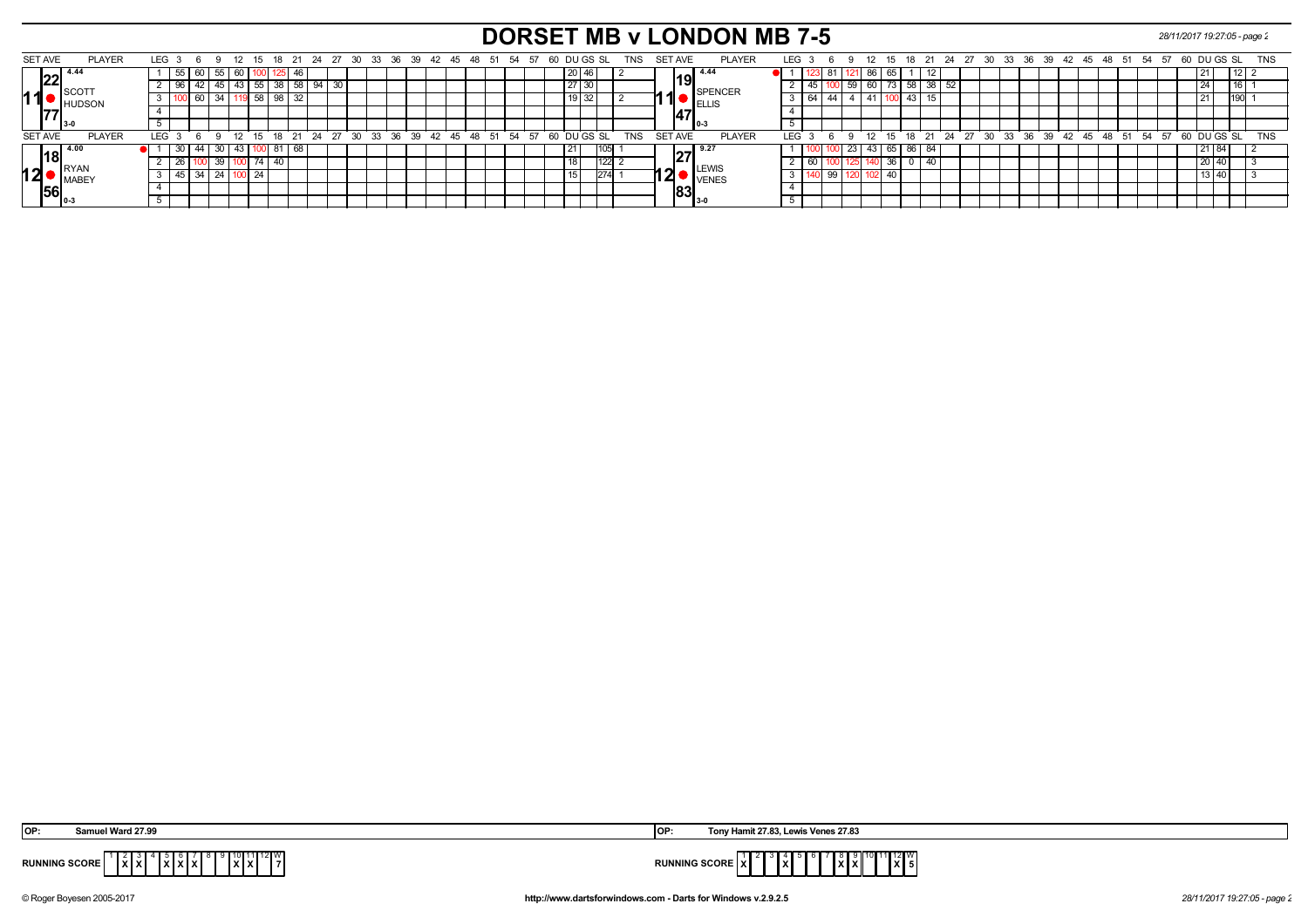## **DORSET MB v LONDON MB 7-5** *28/11/2017 19:27:08 - page 3*

| <b>DORSET MB</b>    |     |             |      |            |             |            |             |            |      |          |             | LONDON MB                |     |              |          |       |             |            |             |            |      |     |             |
|---------------------|-----|-------------|------|------------|-------------|------------|-------------|------------|------|----------|-------------|--------------------------|-----|--------------|----------|-------|-------------|------------|-------------|------------|------|-----|-------------|
| <b>PLAYER</b>       | W/L | <b>LWON</b> | LOST | <b>AVE</b> | <b>TAVE</b> | <b>PTS</b> | <b>DRTS</b> | <b>TON</b> | TON+ | 180      | <b>TONS</b> | <b>PLAYER</b>            | W/L | <b>ILWON</b> | LOST     | AVE   | <b>TAVE</b> | <b>PTS</b> | <b>DRTS</b> | <b>TON</b> | TON+ | 180 | <b>TONS</b> |
| Daniel Perry        |     |             |      | 25.02      | 5.80        | 1351       | 54          |            |      |          |             | Lee Clifford             | W   |              | - 0      | 26.37 | 2.40        | 1503       |             |            |      |     |             |
| John Clark          |     |             |      | 26.37      | 6.81        | 1503       | 57          |            |      |          |             | <b>William Blackwell</b> |     |              |          | 23.29 | 4.63        | 1188       |             |            |      |     |             |
| <b>Robby Morris</b> |     |             |      | 22.69      | 7.04        | 2405       | 106         |            |      |          |             | <b>Matt Winzar</b>       |     |              |          | 22.76 | 12.35       | 2435       | 107         |            |      |     |             |
| Declan Harris       |     |             |      | 23.47      | 11.75       | 2441       | 104         |            |      |          | $10+1$      | Shane Wilson             |     |              |          | 22.64 | 10.61       | 2445       | 108         |            |      |     |             |
| Nigel Lamb          | W   |             |      | 24.92      | 8.49        | 1869       | 75          |            |      | -0       | $6+2$       | John Hind                |     |              |          | 22.12 | 6.38        | 1659       |             |            |      |     |             |
| Danny Pearce        |     |             |      | 27.23      | 12.20       | 1988       | 73          |            |      |          | $9 + 3$     | Chris Holt               |     |              |          | 23.72 | 7.09        | 1779       | 75          |            |      |     |             |
| <b>Carl Beattie</b> |     |             |      | 21.47      | 4.80        | 1503       | 70          |            |      |          |             | Paul Killington          |     |              |          | 19.91 | 4.01        | 1374       | 69          |            |      |     |             |
| Daniel Adams        |     |             |      | 23.19      | 6.26        | 2273       | 98          |            |      | - 0      |             | l Ben Cheeseman          | W   |              |          | 26.05 | 11.15       | 2449       | 94          |            |      |     | $9+1$       |
| <b>Tony Dunning</b> |     |             |      | 23.12      | 3.25        | 1179       |             |            |      | $\Omega$ |             | Tony Hamit               | W   |              | $\Omega$ | 27.83 | 10.80       | 1503       | 54          |            |      |     | $8+2$       |
| Samuel Ward         |     |             |      | 27.99      | 12.20       | 2351       | 84          |            |      |          | $9+2$       | Jason Gallagher          |     |              | -3       | 24.39 | 8.15        | 2000       | 82          |            |      |     |             |
| Scott Hudson        |     |             |      | 22.77      | 4.44        | 1503       | 66          |            |      |          |             | Spencer Ellis            |     |              |          | 19.47 | 4.44        | 1285       | 66          |            |      |     |             |
| Ryan Mabey          |     |             |      | 18.56      | 4.00        | 1002       |             |            |      |          |             | Lewis Venes              |     |              | - 0      | 27.83 | 9.27        | 1503       | 54          |            |      |     |             |
| <b>TOTALS</b>       |     |             |      | 23.96      | 0.00        | 21368      | 892         | 48         | 18   |          | $71 + 8$    | <b>TOTALS</b>            |     |              | 25       | 23.68 | 0.00        | 21123      | 892         |            |      |     | $79 + 3$    |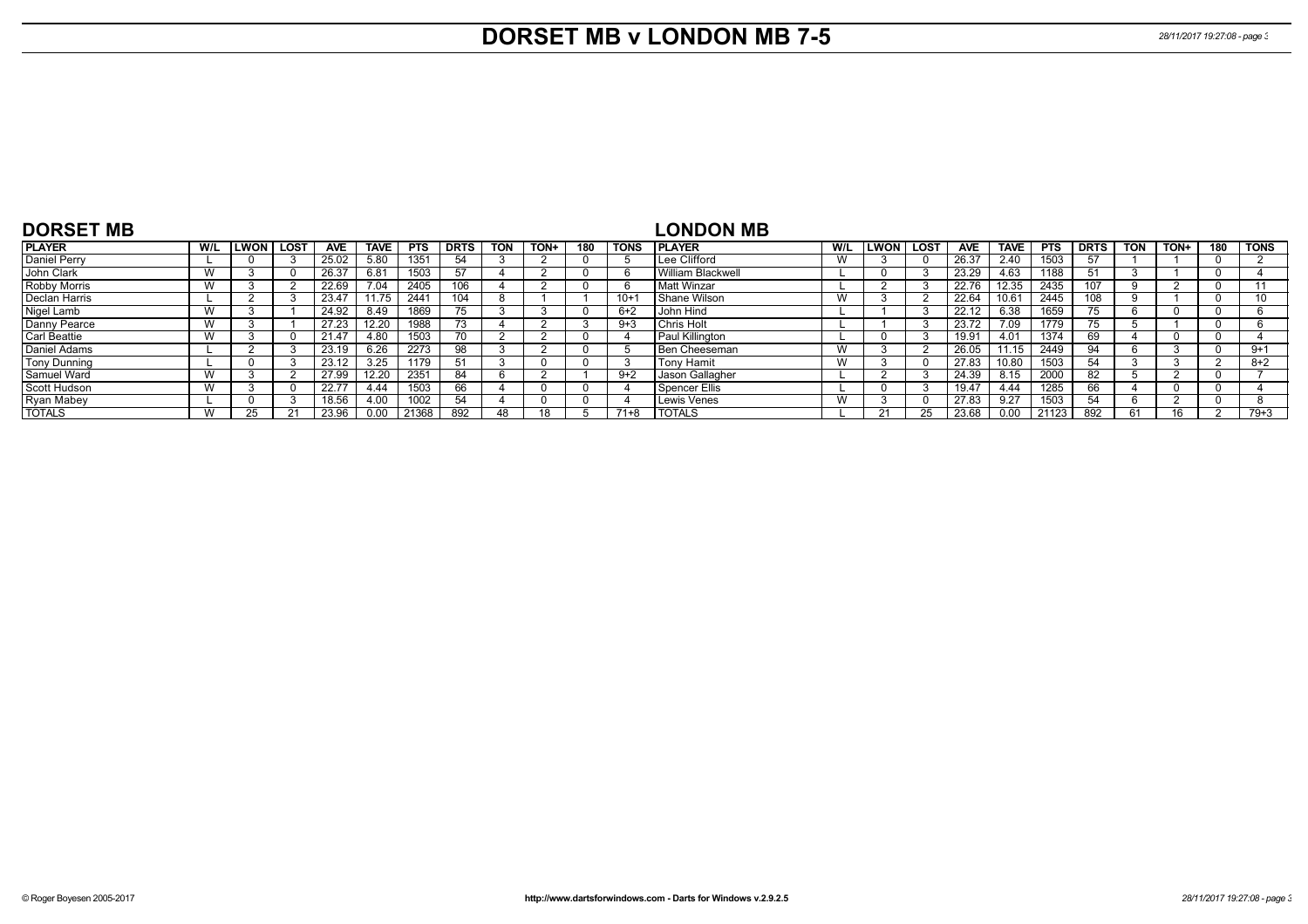## **DORSET WB v LONDON WB 3-3** *28/11/2017 19:26:37 - page 1*

| <b>SET AVE</b><br><b>PLAYER</b>                                                                     |                                                                              |                                   |                                                               | <b>PLAYER</b>                                                   |                                                                                                                                                                        |
|-----------------------------------------------------------------------------------------------------|------------------------------------------------------------------------------|-----------------------------------|---------------------------------------------------------------|-----------------------------------------------------------------|------------------------------------------------------------------------------------------------------------------------------------------------------------------------|
| 3.40                                                                                                | LEG 3<br>18<br>21<br>- 9<br>12<br>- 15<br>-6                                 |                                   | 24 27 30 33 36 39 42 45 48 51 54 57                           | 60 DU GS SL<br><b>TNS</b><br><b>SET AVE</b><br>4.65             | LEG 3<br>18  21  24  27  30  33  36  39  42  45  48  51  54  57  60  DU  GS  SL<br>TNS<br>12<br>- 15<br>-9                                                             |
| 16                                                                                                  | 60<br> 45 <br>45<br>21                                                       | 60 30                             |                                                               | 24<br>119 <br>16                                                | 44<br>44<br>16<br>60<br>45<br>81<br>55<br>16<br>26 16                                                                                                                  |
| KELLY                                                                                               | $2 \mid 60$<br>45<br>30<br>55<br>45                                          | $28$ 78<br>20 <sub>1</sub><br>40  |                                                               | 30<br>40<br><b>LISA</b>                                         | $\overline{22}$<br>45<br>20<br>2<br>26 45<br>40<br>27 <sup>1</sup><br>45<br>81<br>52                                                                                   |
| $\mathbf{1}$<br>STROUD                                                                              | 39<br>45<br>38<br>85<br>83<br>3 3 3 1                                        | 40                                |                                                               | 23 40<br><b>O</b> DUNFORD                                       | $\overline{25}$ 1<br>3<br>60<br>78<br>24<br>41<br>40<br>24<br>-26                                                                                                      |
| 148l                                                                                                | 26<br>52<br><b>20</b><br>4 I<br>45<br>60 I<br>81                             | 52<br>94<br>24 I<br>-10           |                                                               | 33<br>30 <sup>2</sup><br> 30                                    | 12 <sub>1</sub><br>$32 \mid 6$<br>$\overline{4}$<br>95<br>40<br>41<br>-81<br>49<br>63<br>- 8<br>- 6                                                                    |
|                                                                                                     | 60<br>5 81<br>45<br>24<br>41<br>$\overline{2}$                               | 36<br>39<br>66<br>66              |                                                               | 33 66                                                           | 46<br>5<br>26<br>59<br>33 <sup>1</sup><br>60<br>45 36<br>40<br>$\overline{20}$<br>80<br>43<br>26                                                                       |
| <b>SET AVE</b><br><b>PLAYER</b>                                                                     | 12<br>18<br>LEG <sup>3</sup><br><b>q</b><br>15                               | 30<br>33<br>24<br>27<br>36        | 39 42 45 48 51<br>54 57                                       | 60 DU GS SL<br><b>TNS</b><br><b>SET AVE</b><br><b>PLAYER</b>    | $27^{\circ}30^{\circ}$<br>60 DU GS SL<br>LEG 3<br>12<br>18<br>21<br>24<br>33 36 39 42 45 48 51 54 57<br><b>TNS</b><br>9<br>15                                          |
| 5.80<br> 16                                                                                         | 30<br>26<br>80<br>  52<br>24<br>45                                           | $12$ 20 12<br>าบบ                 |                                                               | 0.00<br>31<br>12<br>13l                                         | $11$ $40$ $\overline{)40}$ $\overline{)41}$<br>28<br>26 53<br>30 <sub>1</sub><br>41                                                                                    |
| $\overline{\phantom{a}}$ KATIE                                                                      | $\overline{2}$<br>42 34 19 40<br>45<br>81                                    |                                   |                                                               | 22 40<br>$\overline{2}$<br>JANE                                 | 22<br>24<br>64<br>76<br>$7 \mid 55$<br>112<br>$\overline{2}$<br>  64  <br>41 60                                                                                        |
| 2 <br>MITCHELL                                                                                      | $3 \mid 60$<br>45                                                            | 22 60 85 46 27 8 0 0              | 4 I<br>-4                                                     | $\overline{\mathbf{2}}$<br>38<br>$\overline{4}$<br><b>BIGGS</b> | 60 7 95 81 57 59 36 22 12<br>36<br>$\overline{\mathbf{3}}$<br>$45$ 14 $\overline{7}$<br>l 6                                                                            |
| 52                                                                                                  | $\overline{4}$                                                               |                                   |                                                               | 51                                                              | $\overline{4}$                                                                                                                                                         |
|                                                                                                     | 5                                                                            |                                   |                                                               |                                                                 | $5\overline{5}$                                                                                                                                                        |
| <b>SET AVE</b><br><b>PLAYER</b>                                                                     | $LEG_36$<br>- 9<br>12<br>18<br>21<br>- 15                                    | 24 27<br>30                       | 33 36 39 42 45 48 51 54 57                                    | 60 DU GS SL<br><b>SET AVE</b><br><b>TNS</b><br><b>PLAYER</b>    | 21 24 27 30 33 36 39 42 45 48 51 54 57 60 DUGS SL TNS<br>LEG <sub>3</sub><br>12<br>18<br>9<br>15<br>-6                                                                 |
| 7.06                                                                                                | 30<br>95<br>45<br>l 85<br>60<br>  60                                         | 48 18<br>19<br>- 0                |                                                               | 4.40<br>31<br>18                                                | 28<br>60<br>0 44<br>33<br>23<br>8<br><b>16</b><br>M 1<br>35<br>l 45<br>76<br>70<br>6                                                                                   |
| LORRAINE<br>3<br><b>WOODROW</b><br> 20 <br><b>PLAYER</b><br><b>SET AVE</b><br>0.00<br> 14 <br>SALLY | $2^{\circ}$<br>30<br>22<br>45<br>60   100                                    | 40 41 23 20 0                     |                                                               | 16 <br>33<br>$\sqrt{20}$ 2                                      | $33 \mid 14$<br>58<br>$145$ 56 26 0 14<br>$\overline{2}$<br>52<br>28<br>60 81<br>l 81                                                                                  |
|                                                                                                     | $3 \mid 60$<br>41<br>85<br>$\vert$ 26<br>41                                  | $42 \mid 66$                      |                                                               | <b>LYNNE</b><br>3<br>24 66<br><b>BIONDINI</b>                   | 24<br>3<br>18 <sup>1</sup><br>40 76<br>41<br>$26 \mid 89$<br>81<br>l 60<br>170                                                                                         |
|                                                                                                     | $-4$<br>30<br>41<br>$\sqrt{26}$<br>5 41                                      | 45 60 101<br>$\mathbf 0$          |                                                               | 30<br> 25 2<br>61                                               | $\overline{4}$<br>60<br>55<br>45<br>$41 \overline{45}$<br>20   40   55   40<br>28 40<br>100                                                                            |
|                                                                                                     | 68<br>$5 \overline{85}$<br>41<br>45<br>$\sqrt{15}$                           | $37 \mid 30$<br>40                |                                                               | 25<br>40                                                        | 5<br>$15$ 50<br>$23 \mid 32 \mid$<br>$\overline{20}$<br>27<br>$\sqrt{20}$ 2<br>41<br>60<br>140                                                                         |
|                                                                                                     | LEG <sub>3</sub><br>12<br>18<br>15<br>21<br>6<br>9                           | 24<br>27                          | 30 33 36 39 42 45 48 51 54 57 60 DUGS SL                      | <b>TNS</b><br>SET AVE<br><b>PLAYER</b>                          | 27 30 33 36 39 42 45 48 51 54 57 60 DUGS SL<br>$LEG^{\prime}$ 3<br>12<br>21<br>$^{\circ}$ 24<br>- 15<br><b>TNS</b><br>9<br>18                                          |
|                                                                                                     | $\overline{30}$<br>83<br>30   45<br>41<br>45                                 | $42$ 28 60<br>$52$   21   24      |                                                               | 4.20<br>36 60                                                   | 45 40 60 0 20<br>$\overline{22}$<br>24<br>33<br>140<br>$22$ 45<br>83                                                                                                   |
|                                                                                                     | 64   26   26   42  <br>45<br>$2 \overline{80}$<br>60                         |                                   |                                                               | 18 <br>21<br>158                                                | 37<br>41<br>83 59<br>23 36<br>95<br>$30 \mid 36$<br>1201                                                                                                               |
| $\vert$                                                                                             | 37<br>$26$ 77 55 38 41<br>$3 \mid 45$                                        |                                   |                                                               | <b>DEE</b><br>$\vert \mathbf{4} \vert$<br>21<br>182             | 25<br>85 60<br>3<br>91<br>21 40<br>40                                                                                                                                  |
| $\blacksquare$ OLD                                                                                  | $26$ 85 41<br> 35 28 30<br>$4 \mid 45$<br>9                                  |                                   |                                                               | BELCHER<br>24<br>202<br>88                                      | 60 41 45<br>98<br>27 58<br>$\overline{4}$<br>81 22<br>60 36<br>58                                                                                                      |
| 33                                                                                                  | 5 <sup>5</sup>                                                               |                                   |                                                               |                                                                 |                                                                                                                                                                        |
|                                                                                                     |                                                                              |                                   |                                                               | l 3-1                                                           |                                                                                                                                                                        |
| <b>PLAYER</b>                                                                                       | LEG <sub>3</sub><br>- 6<br>- 9<br>12<br>$^{\circ}$ 15<br>18<br>$^{\circ}$ 21 |                                   |                                                               | TNS<br><b>SET AVE</b><br><b>PLAYER</b>                          | 5<br>LEG 3<br>12<br>15<br>18<br><b>TNS</b><br>-9<br>-6                                                                                                                 |
| <b>SET AVE</b><br>2.00                                                                              | 124                                                                          |                                   | 24 27 30 33 36 39 42 45 48 51 54 57 60 DUGS SL                | 3.00                                                            | 21 24 27 30 33 36 39 42 45 48 51 54 57 60 DUGS SL<br>60                                                                                                                |
| l17                                                                                                 | 28<br>28<br>28<br>96                                                         | 5                                 |                                                               | 40 <br>24                                                       | 59<br>85<br>40<br>26 40<br>45<br>22<br>55<br> 35 <br>41                                                                                                                |
| CAROL                                                                                               | 45 60 <br>22<br>45<br>2 I                                                    | 60 60 97 28 28 54                 |                                                               | 30<br>2<br><b>MANDY</b>                                         | $65$   27<br>$\overline{0}$<br>68<br>$\sqrt{59}$<br>28 40<br>41 60<br>$\overline{2}$<br>-40<br>l 81                                                                    |
| 5 <sup>1</sup><br>LLEWELYN                                                                          | 28<br>25<br>85<br>$3 \mid 66$<br>$57$ 45<br>$\sqrt{33}$                      | 60<br>90                          |                                                               | 5 <sup>1</sup><br>$\overline{27}$<br>12<br><b>SOLOMONS</b>      | 60<br>28<br>$26 \mid 36$<br>$\overline{0}$<br>30 32<br>$\overline{\mathbf{3}}$<br>100 97<br>-32<br>-41                                                                 |
| <b>89</b>                                                                                           | $\overline{4}$                                                               |                                   |                                                               | 89                                                              | $-4$                                                                                                                                                                   |
|                                                                                                     | 5                                                                            |                                   |                                                               |                                                                 | $-5$                                                                                                                                                                   |
| <b>SET AVE</b><br><b>PLAYER</b>                                                                     | LEG <sub>3</sub><br>9<br>12<br>18<br>21<br>15                                | 27<br>30 <sup>°</sup><br>33<br>24 | 36<br>39 <sup>°</sup><br>$42 \quad 45$<br>$48$ 51<br>54<br>57 | 60 DU GS SL<br><b>TNS</b><br><b>SET AVE</b><br><b>PLAYER</b>    | $24$ 27<br>$30^{\circ}$<br>$33 \overline{\smash)36}$<br>39 42 45<br>60 DU GS SL<br>LEG <sub>3</sub><br>12<br>21<br>48<br>51<br>54<br>57<br><b>TNS</b><br>18<br>9<br>15 |
| 2.40                                                                                                | $\overline{60}$<br>22<br>45<br>94<br> 36 <br>43                              | $45 \mid 26 \mid$<br>42           |                                                               | 5.74<br>88<br>27<br>19                                          | 30<br>$53 \mid 32 \mid$<br>40<br>81<br>45 60<br>26 40                                                                                                                  |
| <b>ABIGAIL</b>                                                                                      | 79<br>41<br>94<br>$2 \mid 64$<br>60 41                                       |                                   |                                                               | 18<br>122<br><b>LEANNE</b>                                      | $\overline{2}$<br>44<br>20 40<br>45<br>85 87<br>40                                                                                                                     |
| $6 \mid$<br>NORTHOVER                                                                               | $60$   22<br>85   100<br>45<br>3   45                                        | $24$ 41<br>39 40                  |                                                               | 6<br>30<br>40<br>$\blacksquare$ TOPPER                          | 99<br>27<br>$\overline{\mathbf{3}}$<br>$36$ 81<br>45<br>140 44<br>46<br>$\mathbf 0$<br>5<br>5   1                                                                      |
| 28                                                                                                  | 83   2   41   43  <br>41<br>4 4 41<br>5                                      | $140$ 27                          |                                                               | 24<br> 83 1<br> 99                                              | 55<br>$54$ 36 0<br>$85 \mid 85$<br>20<br>$\overline{4}$<br>134 32<br>27 20                                                                                             |

 **X X** 5 6 W



**RUNNING SCORE**  $\chi^1$